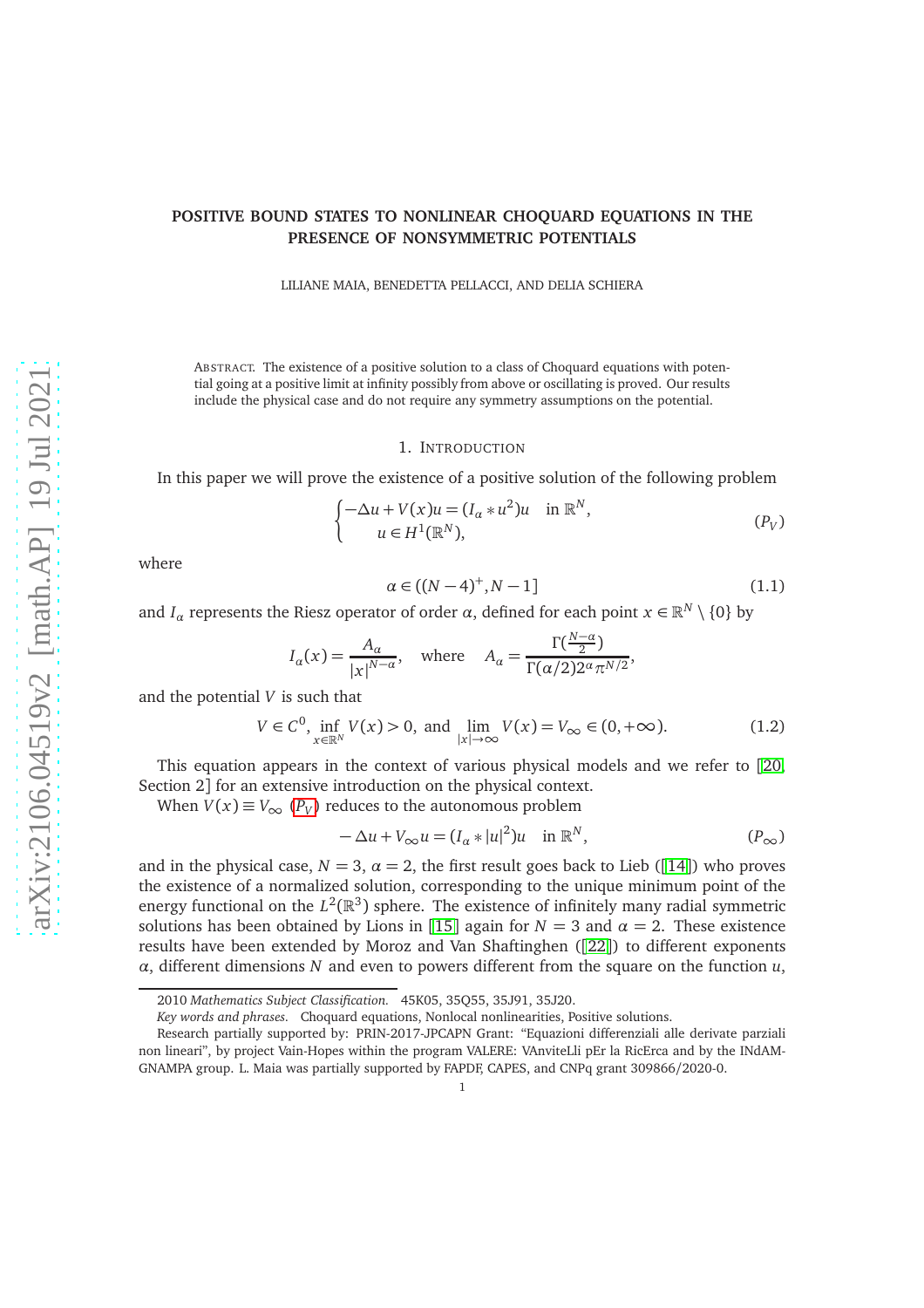starting to the fact that, by the Hardy–Littlewood–Sobolev inequality, the right hand side of  $(P<sub>∞</sub>)$  $(P<sub>∞</sub>)$  $(P<sub>∞</sub>)$  (and of  $(P<sub>V</sub>)$ ) is well defined on  $H<sup>1</sup>(ℝ<sup>N</sup>)$  when

$$
\frac{N-2}{N+\alpha} < \frac{1}{p} < \frac{N}{N+\alpha}.\tag{1.3}
$$

More precisely, in [[22](#page-15-3)] it is proved that  $(P_{\infty})$  $(P_{\infty})$  $(P_{\infty})$  has a positive radially symmetric least action solution  $\omega \in C^2(\mathbb{R}^N)$ . The question of the validity of the uniqueness of positive solution has been already addressed by Lieb in [[14](#page-15-1)] who proves it for normalized solutions; this result has been extended to any positive solution by Ma and Zhao ([[17](#page-15-4)]) who prove that there exists a unique positive solution of [P](#page-0-1)roblem ( $P_{\infty}$ ) for  $\alpha = 2$  and  $N = 3$ ; this results has been extended for  $N = 4, 5$  in [[28](#page-15-5)]. Let us also mention that the uniqueness property of the least action solution has been proved in [[27](#page-15-6)] for powers  $p \neq 2$  belonging in a suitable range.

Precise decay estimates for *ω* are proved in [[21,](#page-15-7) [22](#page-15-3)]; in particular the decay turns out to be exponential in our case for *α < N* − 1 and a polynomial perturbation of an exponential decay for  $\alpha = N - 1$  (see for more details Theorem [2.1](#page-3-0) in Section [2\)](#page-2-0).

Coming back to the non-autonomuous [P](#page-0-0)roblem  $(P_V)$ , when  $V(x) \le V_{\infty}$  the existence of a least action solution is due to [[16](#page-15-8)] (see also [[20,](#page-15-0) [24](#page-15-9)]) and can be obtained by minimizing the associated action functional

$$
\mathscr{I}_V(u) = \frac{1}{2} \int_{\mathbb{R}^N} (|\nabla u|^2 + V(x)u^2) - \frac{1}{4} \int_{\mathbb{R}^N} (I_\alpha * u^2)u^2.
$$

on the Nehari manifold

$$
\mathcal{N}_V = \left\{ u \in H^1(\mathbb{R}^N) \setminus \{0\} : \langle \mathcal{I}_V'(u), u \rangle = 0 \right\}.
$$

But, when  $V(x)$  approaches  $V_{\infty}$  from above or oscillating, one is forced to look for higher action level solutions, and as a consequence, a deeper comprehension of the possible lack of compactness of a bounded Palais-Smale sequence is needed.

To this aim, a well-known tool is the so-called Splitting Lemma (see [[6,](#page-14-0) [23](#page-15-10)]), whose application requests the uniqueness of positive solutions of  $(P_{\infty})$  $(P_{\infty})$  $(P_{\infty})$ , which, as above observed, is known for  $p = \alpha = 2$  and  $N = 3, 4, 5$ .

The use of the Splitting Lemma allows to detect an action level's interval where compactness is recovered, so that the existence of a critical point can be obtained by constructing a minimax level in this interval. In this construction, a precise knowledge of the decay of *ω* is needed, and it is crucial a meticulous comparison between the asymptotical decay of the solution of the limit problem and the decay of the potential acting in the problem.

Following this path we will prove the following result

<span id="page-1-0"></span>**Theorem 1.1.** *Assume*  $\alpha = 2$ ,  $N = 3, 4, 5$  *and that* [\(1.2\)](#page-0-2) *holds. We also assume that the potential V*(*x*) *satisfies*

$$
V(x) \le V_{\infty} + A_0 |x|^{\sigma} e^{-\beta |x|}, \quad \text{with } A_0 > 0, \forall x \in \mathbb{R}^N,
$$
 (1.4)

*and the exponent σ is such that*

<span id="page-1-1"></span>
$$
\begin{cases}\n\sigma \in \mathbb{R} & \text{if } \beta > 2\sqrt{V_{\infty}} \\
\sigma < -2 & \text{if } \beta = 2\sqrt{V_{\infty}} \text{ and } N = 5, \\
\sigma < -\frac{3}{2} & \text{if } \beta = 2\sqrt{V_{\infty}} \text{ and } N = 4, \\
\sigma < -1 & \text{if } \beta = 2\sqrt{V_{\infty}} \text{ and } N = 3.\n\end{cases}
$$
\n(1.5)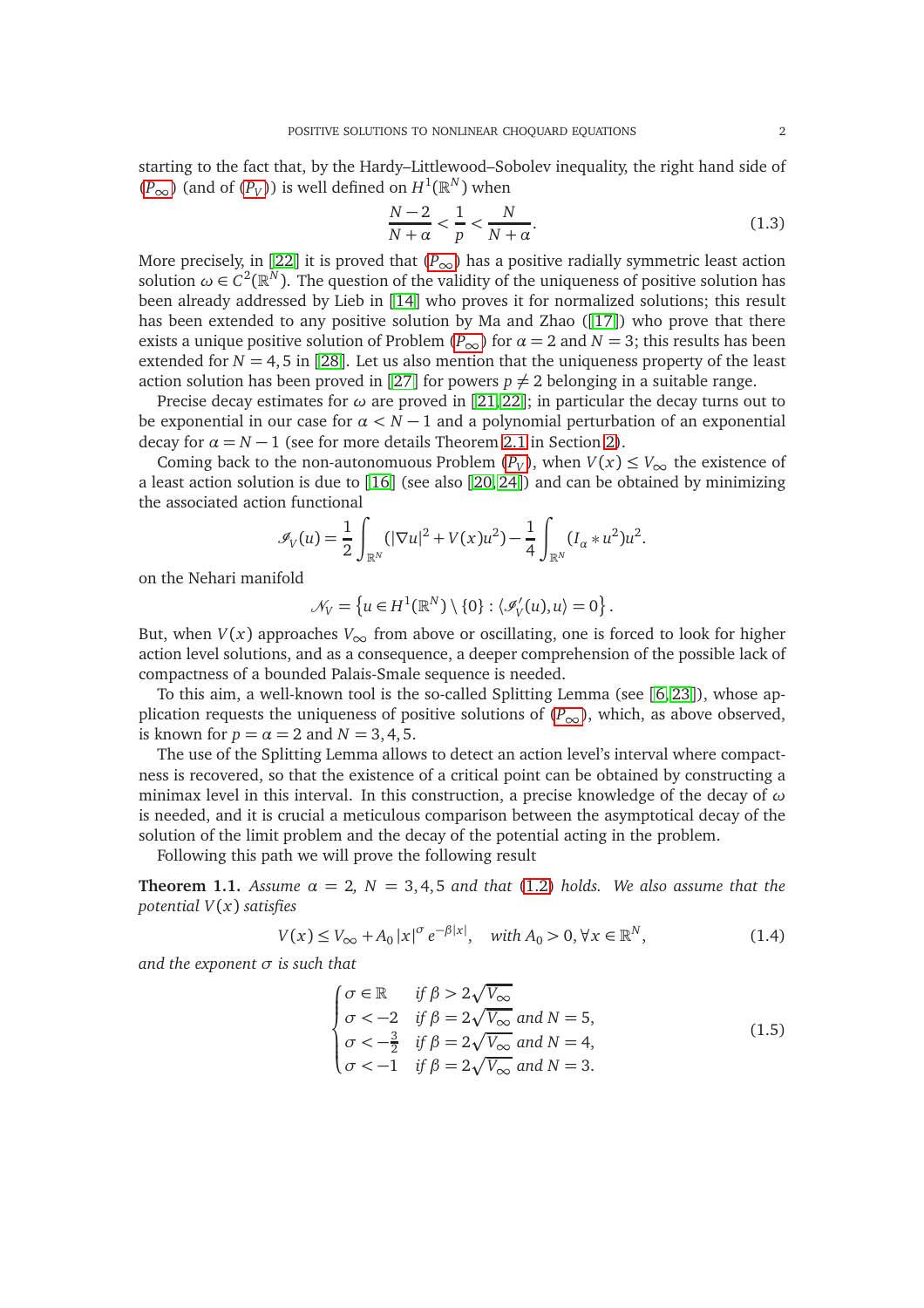# *Then there exists a positive solution to*  $(P_V)$  $(P_V)$  $(P_V)$ *.*

Theorem [1.1](#page-1-0) will be a direct consequence of an abstract result stated in Section [2](#page-2-0) (The-orem [2.2\)](#page-4-0). Let us point out that in Theorem [1.1](#page-1-0) it is admitted the possibility that  $V(x)$ approaches  $V_{\infty}$  from above or oscillating. Moreover, we believe that the decay assumptions on  $V(x)$  are optimal in this type of argument and are naturally strictly related to the decay estimates of  $\omega$  which varies when  $N = 3$  and  $N = 4, 5$  (see for more details Theorem [2.1\)](#page-3-0).

Other strategies to find nontrivial solutions, avoiding the use of the uniqueness properties of the limit [P](#page-0-1)roblem  $(P_{\infty})$ , have been implemented in the last years (see [[2,](#page-14-1) [8,](#page-14-2) [10,](#page-15-11) [12,](#page-15-12) [13](#page-15-13)] and the references therein) In particular, Clapp and Salazar  $(10)$  $(10)$  $(10)$  take advantage of the use of symmetries to increase the minimum action level and to show the existence of a positive (or even sign-changing) solution for potentials enjoying the same symmetries. This has been possible requiring an enough high level of symmetries in order to construct a minimax level into the range of compactness. Moreover, the decay of the potential is assumed to be of exponential type with a negative exponent that naturally depends on the symmetries and it is sufficiently large in modulus. The use of symmetries has been also adopted by Cingolani, Clapp and Secchi in [[8](#page-14-2)] to obtain existence results for a class of magnetic nonlinear Choquard equations.

Here, taking advantage of the uniqueness property of the limit [P](#page-0-1)roblem  $(P_{\infty})$ , we will not exploit any symmetries' action, so that our existence result does not require any invariance property of the potential. In addition, our decay assumptions on  $V(x)$  include the possibility that the exponential part in the decay is equal to the exponential decay of  $\omega^2.$ 

Let us conclude the introduction mentioning the existence result of positive solutions contained in [[25](#page-15-14)], where a Choquard equation with competing potentials is studied in the case  $p = \alpha = 2$ ,  $N = 3$  under some stronger decay assumptions on the potentials than the one assumed here.

This paper is organized as follows: in Section [2](#page-2-0) we give the variational setting of the problem and some preliminary results, whereas in Section [3](#page-5-0) we get the fundamental asymptotic estimates we need in the proof of the main results. The proof of Theorems [2.2](#page-4-0) and [1.1](#page-1-0) is performed in Section [4.](#page-8-0)

### 2. SETTING OF THE PROBLEM AND PRELIMINARIES

<span id="page-2-0"></span>We will work in the functional space  $H^1(\mathbb{R}^N)$  endowed, thanks to [\(1.2\)](#page-0-2), with the scalar product and norm, equivalent to the usual one

$$
(u,v)_V = \int_{\mathbb{R}^N} (\nabla u \cdot \nabla v + V(x)uv), \qquad ||u||_V^2 = \int_{\mathbb{R}^N} (|\nabla u|^2 + V(x)u^2).
$$

Every solution to  $(P_V)$  $(P_V)$  $(P_V)$  is a critical point of the action functional  $\mathscr{I}_V: H^1(\mathbb{R}^N) \mapsto \mathbb{R}$  defined by

$$
\mathscr{I}_V(u) = \frac{1}{2} \int_{\mathbb{R}^N} (|\nabla u|^2 + V(x)u^2) - \frac{1}{4} \int_{\mathbb{R}^N} (I_\alpha * u^2)u^2.
$$

where  $\alpha$  satisfies [\(1.1\)](#page-0-3).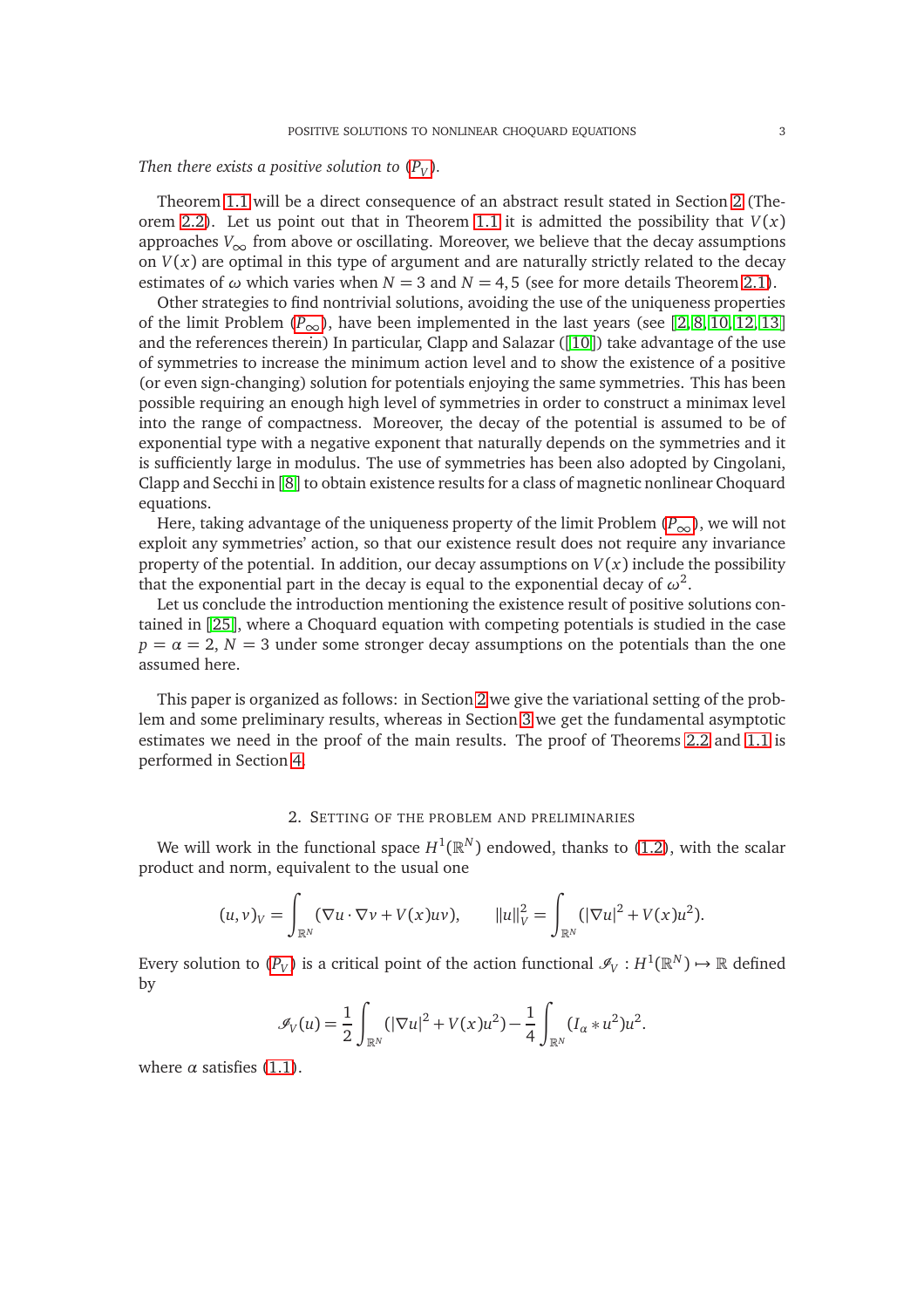Hypothesis [\(1.1\)](#page-0-3) and Hardy-Littlewood-Sobolev inequality imply that  $\mathcal{I}_V$  is a  $C^1$  functional on  $H^1(\mathbb{R}^N)$ , (see [[20,](#page-15-0) Proposition 3.1]), so that we can define

<span id="page-3-6"></span>
$$
\mathcal{N}_V = \left\{ u \in H^1(\mathbb{R}^N) \setminus \{0\} : \langle \mathcal{I}_V'(u), u \rangle = 0 \right\}, \qquad c_V = \inf_{u \in \mathcal{N}_V} \mathcal{I}_V(u). \tag{2.1}
$$

In an analogous way, we can define  $\mathscr{I}_{\infty}: H^{1}(\mathbb{R}^{N}) \mapsto \mathbb{R}$  by

$$
\mathscr{I}_{\infty}(\nu) = \frac{1}{2} \int_{\mathbb{R}^N} (|\nabla u|^2 + V_{\infty} u^2) - \frac{1}{4} \int_{\mathbb{R}^N} (I_{\alpha} * u^2) u^2,
$$

where  $H^1(\mathbb{R}^N)$  is endowed with the norm and the scalar product in

$$
(u, v) = \int_{\mathbb{R}^N} (\nabla u \nabla v + V_{\infty} u v), \qquad ||u||^2 = \int_{\mathbb{R}^N} (|\nabla u|^2 + V_{\infty} u^2).
$$
 (2.2)

Accordingly  $\mathcal{N}_{\infty}(u)$  and  $c_{\infty}$  are defined as follows

<span id="page-3-4"></span>
$$
\mathcal{N}_{\infty} = \left\{ u \in H^{1}(\mathbb{R}^{N}) \setminus \{0\} : \langle \mathcal{I}_{\infty}^{\prime}(u), u \rangle = 0 \right\}, \qquad c_{\infty} = \inf_{u \in \mathcal{N}_{\infty}} \mathcal{I}_{\infty}(u). \tag{2.3}
$$

As already mentioned in the Introduction, the existence of a least action solution to  $(P_{\infty})$  $(P_{\infty})$  $(P_{\infty})$ is proved, under assumption [\(1.1\)](#page-0-3), in Theorem 3.2 in [[20](#page-15-0)]. Moreover, weak solutions are classical, and, up to translation and inversion of the sign, positive and radially symmetric, see [[14,](#page-15-1)[22](#page-15-3)]. In addition, precise decay asymptotic for solutions to  $(P_{\infty})$  $(P_{\infty})$  $(P_{\infty})$  are given in Propositions 6.3, 6.5 and Remark 6.1 in [[22](#page-15-3)], (see also [[21](#page-15-7)]), and they are summarized in the following result.

<span id="page-3-0"></span>**Theorem 2.1** (Theorem 4 pg.157, Remark 6.1 pg.177 in [[22](#page-15-3)])**.** *Let ω a least action solution to* ( $P_{\infty}$  $P_{\infty}$ ). Then the following asymptotic estimates hold. *If* (*N* − 4) <sup>+</sup> *< α < <sup>N</sup>* <sup>−</sup> <sup>1</sup> *it results*

<span id="page-3-2"></span>
$$
\omega(x) = (c + o(1)) |x|^{-\frac{N-1}{2}} e^{-\sqrt{V_{\infty}}|x|} \quad \text{with } c > 0 \text{ and as } |x| \to \infty.
$$
 (2.4)

*If*  $\alpha = N - 1$ ,  $\omega$  *decays at infinity as follows* 

<span id="page-3-3"></span>
$$
\omega(x) = (c + o(1)) |x|^{-\frac{N-1-\nu\sqrt{V_{\infty}}}{2}} e^{-\sqrt{V_{\infty}}|x|}, \quad \text{with } c > 0 \text{ and as } |x| \to \infty.
$$
 (2.5)

*where ν is a positive constant depending on the*  $L^2(\mathbb{R}^N)$  *norm of ω (see [\(2.7\)](#page-3-1) below).* 

The above result shows that the interaction of the Riesz potential and the nonlinearity affects in a substantial way the decay of the least action solutions. In our context we can see different perturbations on the decay of *ω* depending on *α*. In general, it holds

<span id="page-3-5"></span>
$$
\omega(x) = (c + o(1)) \frac{e^{-\sqrt{V_{\infty}}Q(|x|)}}{|x|^{\frac{N-1}{2}}} \quad \text{as } |x| \to \infty,
$$
\n(2.6)

where

<span id="page-3-1"></span>
$$
Q(t) = \int_{\nu}^{t} \sqrt{1 - \frac{\nu^{N-\alpha}}{s^{N-\alpha}}} ds, \qquad \nu^{N-\alpha} = \frac{1}{V_{\infty}} \frac{\Gamma(\frac{N-\alpha}{2})}{\Gamma(\frac{\alpha}{2}) \pi^{N/2} 2^{\alpha}} \int_{\mathbb{R}^N} |\omega|^2.
$$
 (2.7)

Notice that *ν* does not actually depend on the choice of  $\omega$ , as  $\|\omega\|_2^2$  $\frac{2}{2}$  is invariant among least action solutions (see [[22](#page-15-3)]). Nevertheless, when  $\alpha < N - 1$ , a careful analysis of the function *Q* shows that [\(2.4\)](#page-3-2) holds, whereas if  $\alpha = N - 1$  (which includes the physical case  $N = 3$ ,  $\alpha = 2$ ), a perturbation in the polynomial part occurs and one gets [\(2.5\)](#page-3-3); if  $N - 1 < \alpha < N$ ,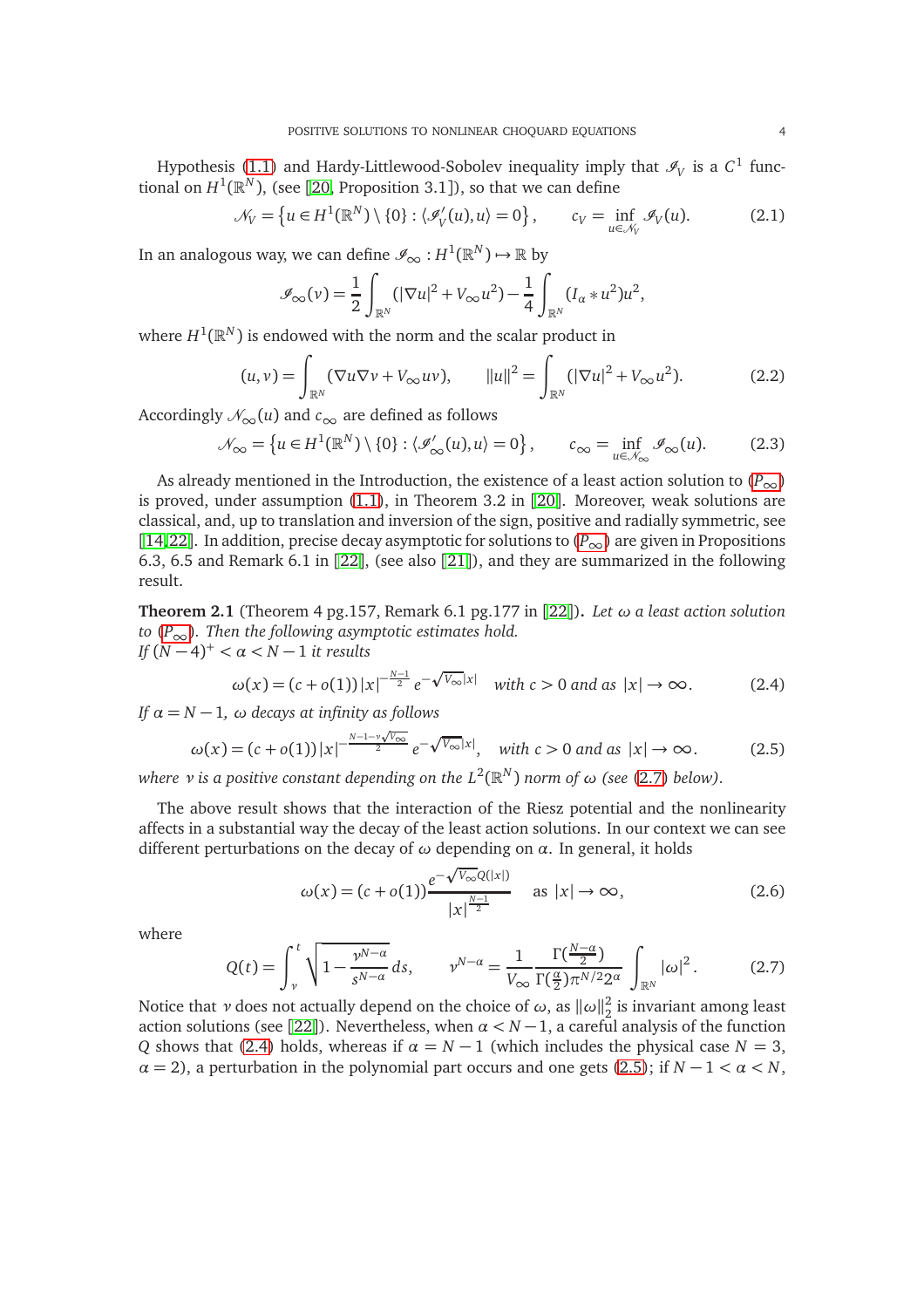then more involved perturbations appear, as a result of the Taylor expansion for the square root. However, in our Theorems [1.1,](#page-1-0) [2.2](#page-4-0) we will take into consideration the asymptotical decay given in [\(2.4\)](#page-3-2) for the cases  $\alpha < N - 1$  and in [\(2.5\)](#page-3-3) for  $\alpha = N - 1$ , which includes the physical case  $\alpha = 2$  and  $N = 3$ .

We will prove Theorem [1.1](#page-1-0) as a consequence of the following result.

<span id="page-4-0"></span>**Theorem 2.2.** *Let*  $N \geq 2$ ,  $\alpha \in ((N-4)^+, N-1]$ *, and suppose that* [\(1.2\)](#page-0-2) *holds. We also assume that the potential V*(*x*) *satisfies*

<span id="page-4-4"></span>
$$
V(x) \le V_{\infty} + A_0 |x|^{\sigma} e^{-\beta |x|}, \quad \text{with } A_0 > 0, \forall x \in \mathbb{R}^N,
$$
\n
$$
(2.8)
$$

*and the exponent σ is such that*

<span id="page-4-1"></span>
$$
\begin{cases}\n\sigma \in \mathbb{R} & \text{if } \beta > 2\sqrt{V_{\infty}} \\
\sigma < \min\left\{-1, -\frac{N-1}{2}\right\} & \text{if } \beta = 2\sqrt{V_{\infty}} \text{ and } \alpha < N-1, \\
\sigma < \min\left\{-1, -\frac{N-1}{2} + \nu\sqrt{V_{\infty}}\right\} & \text{if } \beta = 2\sqrt{V_{\infty}} \text{ and } \alpha = N-1,\n\end{cases}
$$
\n(2.9)

*where ν is introduced in* [\(2.5\)](#page-3-3)*. Then, if the limit Problem* (*P*∞) *has a unique positive solution, there exists a positive solution of*  $(P_V)$ *.* 

**Remark 2.3.** *Let us observe that, for*  $\alpha < N - 1$  *the hypothesis* [\(2.9\)](#page-4-1) *requires*  $\sigma < -1$  *when N* = 2 *and*  $σ < -(N-1)/2$  *when*  $N ≥ 3$ *.* 

**Remark 2.4.** *Let us note that as observed in* [[12](#page-15-12)] *the hypothesis*  $\alpha \in ((N-4)^+, N)$  *is funda*mental in order to have the convolution term well defined in  $H^1(\mathbb{R}^N)$  as a consequence of the *Hardy-Littlewood-Sobolev inequality. Notice that when α* = 2 *this amounts to consider N* ≤ 5*, so that this upper bound on the dimension is needed from the beginning, in order to have the convolution term well-defined.*

**Remark 2.5.** *Theorem [2.2](#page-4-0)* does not include the case  $\beta = 2\sqrt{V_{\infty}}$  and  $\alpha \in (N-1,N)$ . In this *range the decay of ω changes (*[[22](#page-15-3)]*,* [[21](#page-15-7)]*). An analogous result can be obtained, also in the case p* = 2,  $\alpha$  > *N* − 1*. But, the principal tool in order to obtain the decay estimates (see Lemma [3.1\)](#page-5-1) cannot be directly applied; the interested reader can see* [[19](#page-15-15)] *where we prove an extension of Lemma* [3.1](#page-5-1) *to handle the case*  $p = 2$ ,  $\alpha \in (N - 1, N - \frac{1}{2})$  $\frac{1}{2}$ ).

Let us conclude this section by recalling the following decay information concerning the convolution term.

<span id="page-4-2"></span>**Lemma 2.6.** *Let*  $h \geq 0$ ,  $h \in L^{\infty}$  *such that* 

<span id="page-4-3"></span>
$$
\sup_{\mathbb{R}^N} h(x)(1+|x|)^s < +\infty \tag{2.10}
$$

*for some*  $s > N$ *. Then* 

$$
I_{\alpha} * h(x) = I_{\alpha}(x) ||h||_1 (1 + o(1)), \quad \text{as } |x| \to \infty.
$$

*Proof.* The conclusion follows immediately from Lemma 6.2 in [[22](#page-15-3)].  $\Box$ 

As an immediate consequence of Lemma [2.6,](#page-4-2) we get the following asymptotical decay of the convolution term

$$
I_{\alpha} * \omega^{2}(x) = I_{\alpha}(x) ||\omega||_{2} (1 + o(1)), \quad \text{as } |x| \to \infty.
$$
 (2.11)

Indeed, taking  $h = \omega^2$  one immediately has that [\(2.10\)](#page-4-3) is satisfied for every *s*.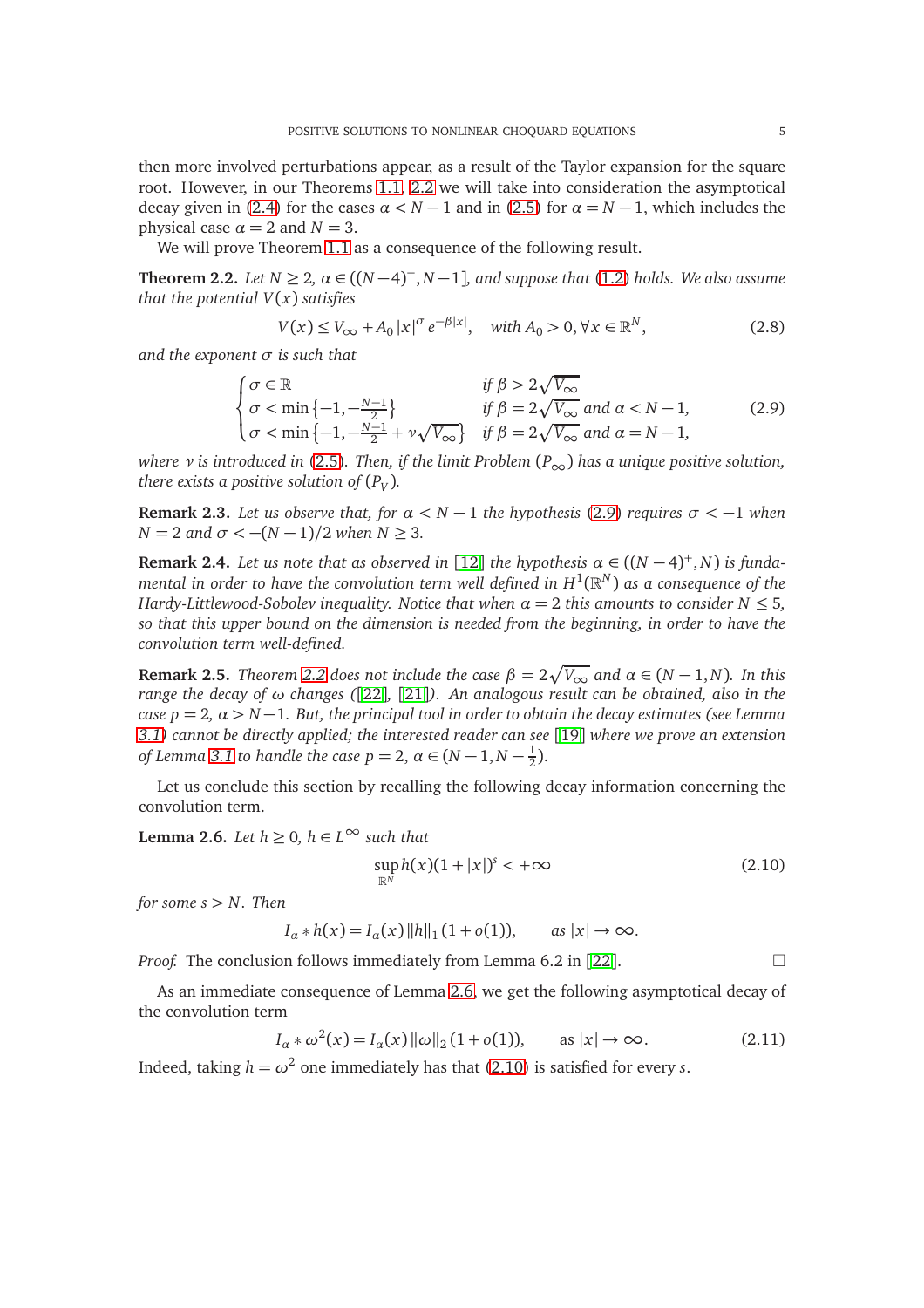### 3. ASYMPTOTIC ESTIMATES

<span id="page-5-0"></span>In this section we will obtain all the asymptotic estimates needed in proving our main results. We will first introduce the threshold that will guide our study and we will establish its decay. Then, the asymptotical decay of the integral term involving the potential will be studied, and at last we will deal with the nonlinearity term.

Let us precise that with the expression  $f \sim g$  as  $|x| \to \infty$  we mean that the quotient  $f/g \rightarrow l \in (0, +\infty)$  as  $|x| \rightarrow \infty$ . The following Lemma will be repeatedly exploited.

<span id="page-5-1"></span>**Lemma [3](#page-14-3).1** (Lemma 3.7 in [3]). Let  $u, v : \mathbb{R}^N \to \mathbb{R}$  be two positive continuous radial functions *such that*

$$
u(x) \sim |x|^a e^{-b|x|}, \quad v(x) \sim |x|^{a'} e^{-b'|x|} \qquad \text{as } |x| \to \infty,
$$

 $w$ here  $a, a' \in \mathbb{R}$ , and  $b, b' > 0$ . Let  $\xi \in \mathbb{R}^N$  tend to infinity. We denote  $u_{\xi}(x) = u(x - \xi)$ . Then *the following asymptotic estimates hold*

(i) *If*  $b < b'$ ,

$$
\int_{\mathbb{R}^N} u_{\xi} \nu \sim e^{-b|\xi|} |\xi|^a.
$$

*A similar expression holds if b > b* ′ *, by replacing a and b with a*′ *and b*′ *.* (ii) If  $b = b'$ , suppose that  $a \ge a'$ . Then

$$
\int_{\mathbb{R}^N} u_{\xi} \nu \sim\n\begin{cases}\ne^{-b|\xi|} |\xi|^{a+a'+\frac{N+1}{2}} & \text{if } a' > -\frac{N+1}{2}, \\
e^{-b|\xi|} |\xi|^a \log \xi & \text{if } a' = -\frac{N+1}{2}, \\
e^{-b|\xi|} |\xi|^a & \text{if } a' < -\frac{N+1}{2}.\n\end{cases}
$$

Let  $z_1 \in \mathbb{R}^N$  with  $|z_1|=1$  and  $z_2 \in \partial B_2(z_1)$ , we denote with  $\omega_{i,R}(x)$  a positive solution of  $(P<sub>∞</sub>)$  $(P<sub>∞</sub>)$  $(P<sub>∞</sub>)$  achieving  $c<sub>∞</sub>$  (see [\(2.3\)](#page-3-4)) of the limit problem translated in  $Rz<sub>i</sub>$ , namely

<span id="page-5-5"></span>
$$
\omega_{i,R}(x) = \omega(x - Rz_i). \tag{3.1}
$$

Moreover, the threshold guiding all the asymptotic estimates is

<span id="page-5-4"></span>
$$
\varepsilon_R = \int_{\mathbb{R}^N} (I_a * \omega_{1,R}^2) \omega_{1,R} \omega_{2,R} = \int_{\mathbb{R}^N} (I_a * \omega_{2,R}^2) \omega_{2,R} \omega_{1,R}.
$$
 (3.2)

The precise decay of  $\varepsilon_R$  is obtained in the following lemma.

<span id="page-5-3"></span>**Lemma 3.2.** *Let*  $\alpha \in ((N-4)^+, N-1]$ *. Then, for R large enough, the following conclusions hold.*  $\overline{a}$ 

<span id="page-5-2"></span>
$$
\varepsilon_R \sim \begin{cases} e^{-2\sqrt{V_{\infty}}R} R^{-\frac{N-1}{2}}, & \text{if } \alpha < N-1.\\ e^{-2\sqrt{V_{\infty}}R} R^{-\frac{N-1}{2}+\nu\sqrt{V_{\infty}}}, & \text{if } \alpha = N-1. \end{cases} \tag{3.3}
$$

*where ν is introduced in* [\(2.7\)](#page-3-1)*.*

**Remark 3.3.** *Notice that, for any*  $\alpha \in (0, N)$ *, it results*  $\varepsilon_R \geq CR^{-\frac{N-1}{2}}e^{-\sqrt{V_{\infty}}Q(2R)}$ 

*where Q is introduced in* [\(2.7\)](#page-3-1)*. Indeed, one has*

$$
\inf_{x \in B_1(0)} I_a * \omega^2(x) \ge \inf_{x \in B_1(0)} \frac{A_\alpha}{R_0^{N-\alpha}} \int_{B_{R_0}(x)} \omega^2(y) dy \ge A_\alpha \frac{|B_{R_0}(0)|}{R_0^{N-\alpha}} \min_{y \in B_{R_0+1}(0)} \omega^2(y) \ge C > 0.
$$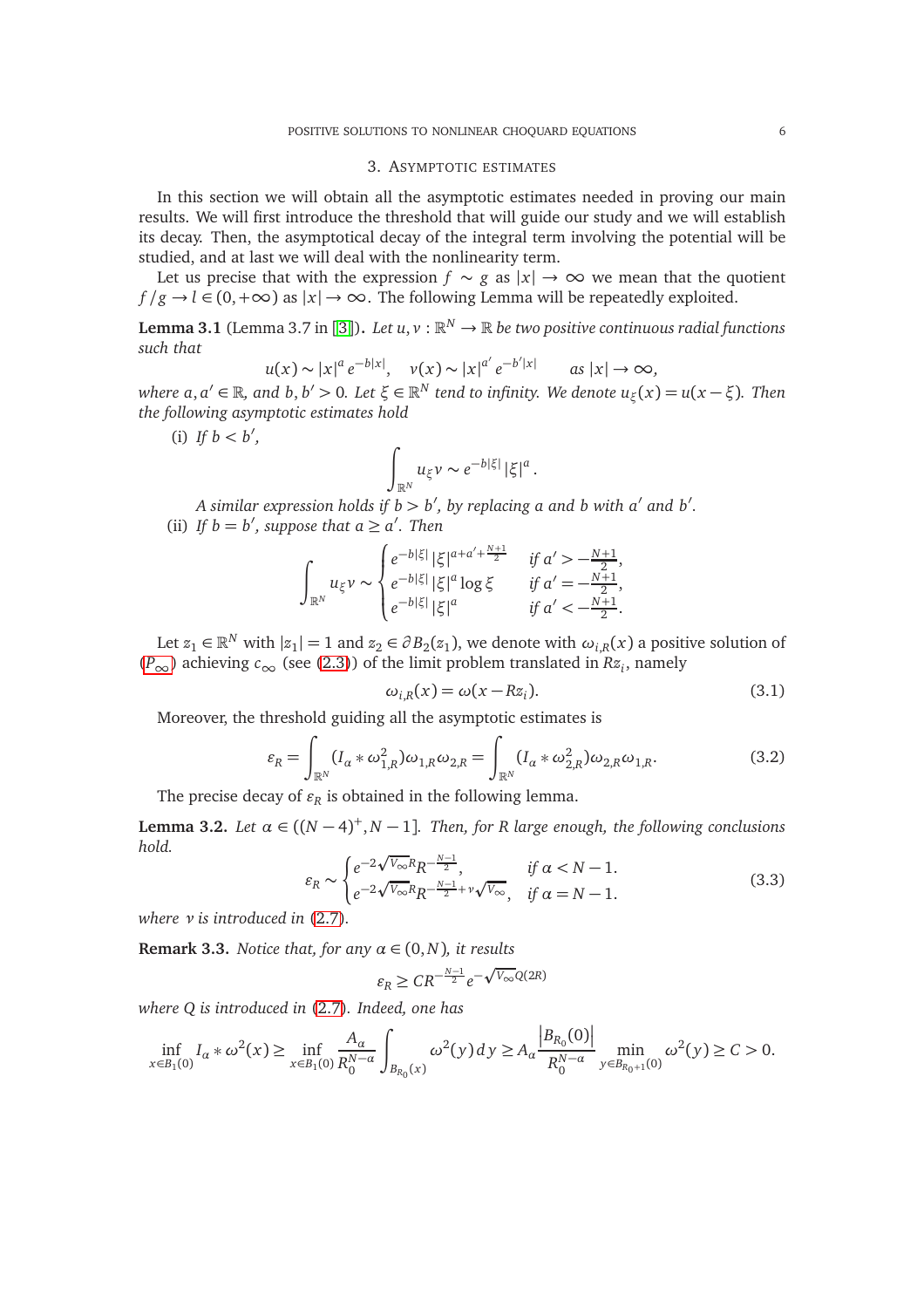*Therefore, denoting with C possibly different constants and taking into account the general decay given in* [\(2.6\)](#page-3-5) *and recalling that Q is monotone increasing for t > ν, one gets*

$$
\varepsilon_R \ge \int_{B_1(Rz_1)} (I_\alpha * \omega_{i,R}^2) \omega_{i,R} \omega_{j,R} = \int_{B_1(0)} (I_\alpha * \omega^2(x)) \omega(x) \omega(x - R(z_2 - z_1)) dx
$$
  
\n
$$
\ge \inf_{x \in B_1(0)} (I_\alpha * \omega^2(x) \omega(x)) \int_{B_1(0)} \omega(x - R(z_2 - z_1)) dx
$$
  
\n
$$
\ge C \int_{B_1(0)} e^{-\sqrt{V_\infty} Q(|x - R(z_1 - z_2)|)} \frac{1}{(1 + |x - R(z_2 - z_1)|)^{\frac{N-1}{2}}}
$$
  
\n
$$
\ge C R^{-\frac{N-1}{2}} e^{-\sqrt{V_\infty} Q(1 + 2R)},
$$

*for R sufficiently large. Notice that*

$$
Q(1+2R) - Q(2R) = \int_{\nu}^{1+2R} \sqrt{1 - \frac{\nu^{N-\alpha}}{s^{N-\alpha}}} ds - \int_{\nu}^{2R} \sqrt{1 - \frac{\nu^{N-\alpha}}{s^{N-\alpha}}} ds
$$
  
= 
$$
\int_{0}^{1} \sqrt{1 - \frac{\nu^{N-\alpha}}{(t+2R)^{N-\alpha}}} dt \le c, \text{ as } R \to \infty.
$$

*In addition Q*(2*R*) ≤ 2*R* − *ν so that*  $\varepsilon_R$  ≥  $C_0R^{-\frac{N-1}{2}}e^{-2R\sqrt{V_{\infty}}},$  which shows that [\(3.3\)](#page-5-2) is optimal *for*  $\alpha$  < *N* − 1*.* On the other hand, when  $\alpha$  = *N* − 1*, this estimate from below is consistent with estimates obtained in Lemma [3.2](#page-5-3) and also with estimates in* [[10](#page-15-11)]*, however it is far from being sharp.*

*Proof of Lemma [3.2.](#page-5-3)* Let us first observe that, performing a change of variable

$$
\varepsilon_R = \int_{\mathbb{R}^N} (I_\alpha * \omega^2)(x) \omega(x) \omega(x - R(z_1 - z_2)) dx.
$$
 (3.4)

We are going to apply Lemma [3.1](#page-5-1) with

$$
\nu = I_{\alpha} * \omega^2 \omega, \qquad u = \omega, \qquad \xi = R(z_1 - z_2), \quad \text{and } |\xi| = 2R,\tag{3.5}
$$

with the exponents

$$
b = b' = \sqrt{V_{\infty}}, \quad a = -\frac{N-1}{2}, \quad a' = a - N + a < a
$$

and  $a' < -(N+1)/2$  iff  $\alpha < N-1$ , so that in this case we get the first information in [\(3.3\)](#page-5-2), while when  $\alpha = N - 1$  we have to consider [\(2.5\)](#page-3-3)

$$
b = b' = \sqrt{V_{\infty}} \quad a = -\frac{N-1}{2} + \frac{\nu \sqrt{V_{\infty}}}{2}, \quad a' = a - N + a = a - 1 < a
$$

and now  $a' > -(N+1)/2$  as  $a > -(N-1)/2$  so that the second information in [\(3.3\)](#page-5-2) follows.  $\Box$ 

Let us now prove the asymptotic estimates on the term with  $V(x)$  that will be used in the following.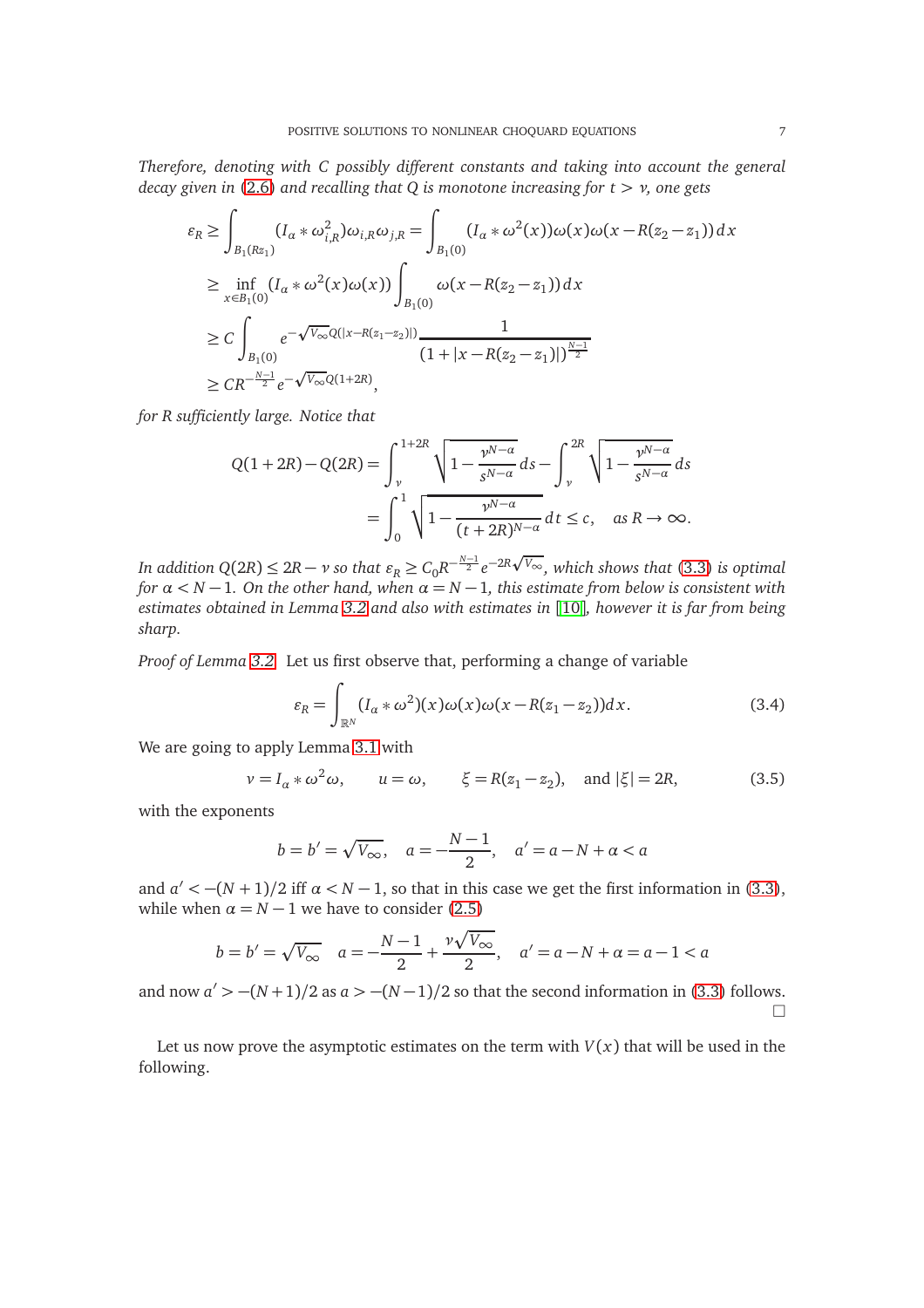<span id="page-7-0"></span>**Lemma 3.4.** *Let*  $N \ge 2$ *, and*  $\alpha \in ((N-4)^+, N-1]$  *and assume* [\(1.2\)](#page-0-2)*,* [\(2.8\)](#page-4-4)*,* [\(2.9\)](#page-4-1)*. Then, for R large enough, it results*

$$
\mathscr{A}_V := \int_{\mathbb{R}^N} (V(x) - V_{\infty}) (\omega_{i,R})^2 \le o(\varepsilon_R), \quad \text{for } i = 1, 2.
$$

**Remark 3.5.** *In the proof of this Lemma we will exploit Lemma [3.1.](#page-5-1) Notice that, in order to do this, we will first make use of* [\(2.8\)](#page-4-4) *which gives an upper bound on V by a positive radial function. As a consequence, we will get the conclusion, even if V*(*x*) − *V*<sup>∞</sup> *is not radial, nor positive.*

*Proof.* We want now to apply Lemma [3.1.](#page-5-1) However, this only applies to radial functions, hence we preliminary notice that

$$
\int_{\mathbb{R}^N} (V(x) - V_{\infty}) \omega_{i,R}^2 \le C \int_{\mathbb{R}^N} (|x| + 1)^{\sigma} e^{-\beta |x|} \omega_{i,R}^2.
$$

Take

$$
u = \omega^2
$$
,  $v = (|x| + 1)^{\sigma} e^{-\beta |x|}$ , and  $\xi = Rz_i$ .

Notice that

$$
u \le Ce^{-2\sqrt{V_{\infty}}|x|} |x|^{-N+1}, \quad \text{for } \alpha < N-1
$$
  

$$
u \le Ce^{-2\sqrt{V_{\infty}}|x|} |x|^{-N+1+\nu\sqrt{V_{\infty}}}, \quad \text{for } \alpha = N-1,
$$

with *C* a suitable positive constant. Then, in the case  $\beta > 2\sqrt{V_{\infty}}$  Lemma [3.1](#page-5-1) immediately implies the conclusion. Let us now deal with the case  $\beta = 2\sqrt{V_{\infty}}$  considering first  $N = 2$ and  $\alpha$  < *N* − 1, i.e.  $\alpha$  ∈ (0, 1). we again exploit Lemma [3.1](#page-5-1) with (recalling [\(2.9\)](#page-4-1))

$$
b = b' = 2\sqrt{V_{\infty}}
$$
  $a = -1$ ,  $a' = \sigma < -1$ ;

then one has  $a > a'$ , and we can suppose without loss of generality that  $a' > -3/2$ , so that Lemma [3.1](#page-5-1) yields the conclusion as  $\sigma < -1$ . If  $N = 2$ ,  $\alpha = 1$ , we have

$$
b = b' = 2\sqrt{V_{\infty}}
$$
  $a = -1 + v\sqrt{V_{\infty}}$ ,  $a' = \sigma < -1$ ;

so that  $a > a'$  and again we can suppose that  $a' > -3/2$ , and we reach the conclusion taking into account [\(3.3\)](#page-5-2). When  $N \ge 3$  and  $\alpha < N - 1$  we can use Lemma [3.1](#page-5-1) with

$$
b = b' = 2\sqrt{V_{\infty}}, \quad a = 1 - N, \quad a' = \sigma < -\frac{N-1}{2}
$$

and  $a' > a$  and  $a < -(N+1)/2$  for every  $N > 3$  and  $a = -(N+1)/2$  if  $N = 3$ . In both cases, we get *a* ′ as the exponent of the polynomial part and the conclusion follows as *a* ′ = *σ <* − *N*−1 2 . As a last case, let us consider *N* ≥ 3 and *α* = *N* − 1. Take

$$
b = b' = 2\sqrt{V_{\infty}}, \quad a = 1 - N + \nu\sqrt{V_{\infty}}, \quad a' = \sigma < \min\left\{-1, -\frac{N-1}{2} + \nu\sqrt{V_{\infty}}\right\}.
$$

If  $\nu \sqrt{V_{\infty}} \leq \frac{N-3}{2}$  we have  $a \leq a'$  and  $a \leq -(N+1)/2$  so that the exponent in the polynomial term will be  $a' = \sigma$  yielding the conclusion as  $\sigma < -\frac{N-1}{2} + \nu \sqrt{V_{\infty}}$ . In the case in which *N*−3  $\lt v \sqrt{V_{\infty}}$  ≤ *N* − 2 one has  $a \le a'$  and  $a > -(N+1)/2$  so that the exponent in the polynomial term will be  $a' + a + \frac{N+1}{2} = \sigma - \frac{N-3}{2} + \nu \sqrt{V_{\infty}}$  implying again the conclusion thanks to [\(2.9\)](#page-4-1). Finally, when  $\nu \sqrt{V_{\infty}} > N - 2$  it results  $a > a'$ , and as  $-(N + 1)/2 <$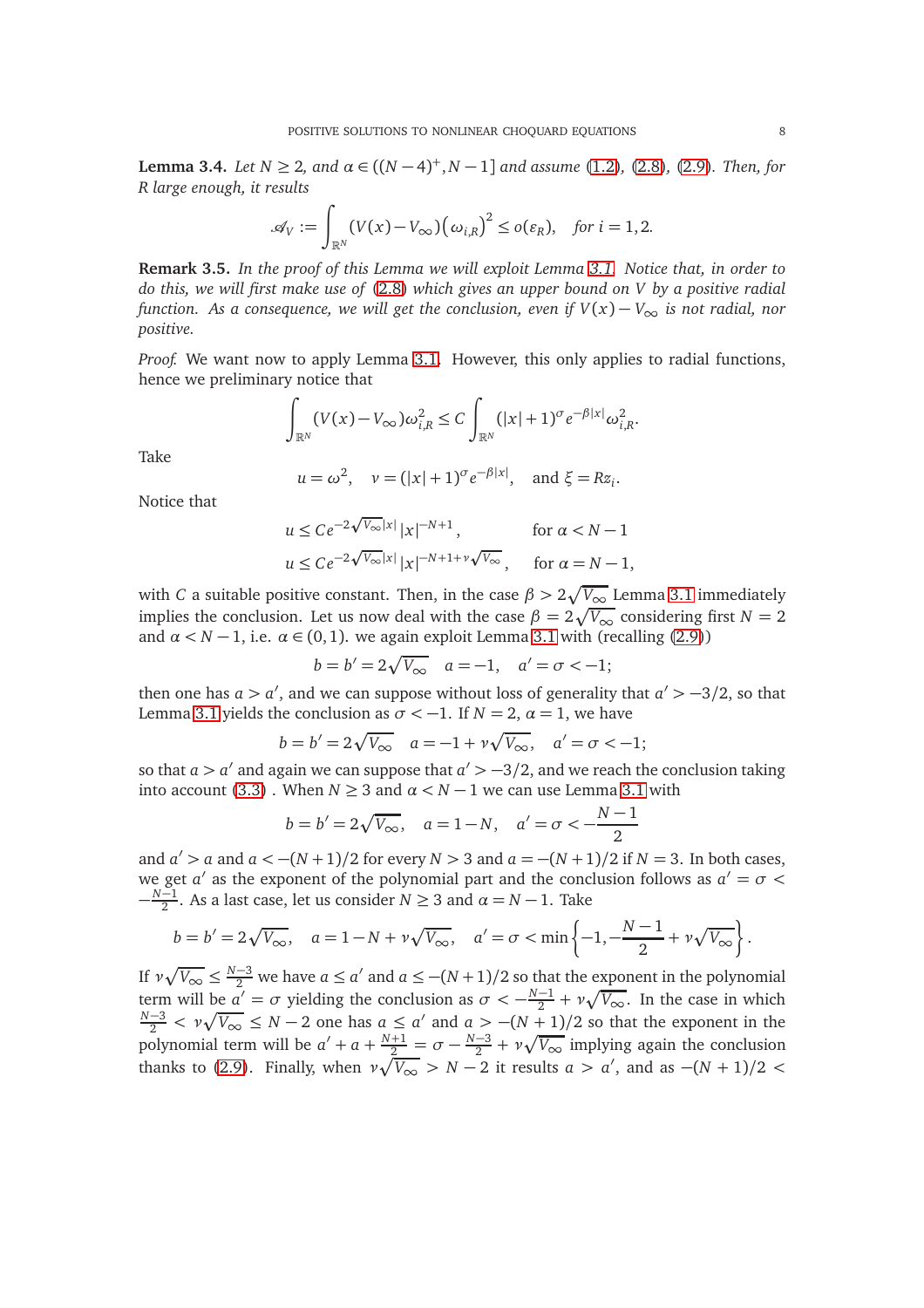−(*N* − 1)*/*2 + *ν* p *V*<sup>∞</sup> for every *N* we can suppose w.l.o.g. that *σ >* −(*N* + 1)*/*2 so that the exponent in the polynomial term will be  $a + \sigma + \frac{N+1}{2}$  which again gives a decay faster than the one of  $\varepsilon_R$ . .

Let us conclude this section by studying the nonlinearity term.

<span id="page-8-1"></span>**Proposition 3.6.** *Given s*,  $t \in (0, +\infty)$ *, it results* 

$$
\int_{\mathbb{R}^N} (I_{\alpha} * (s\omega_{1,R} + t\omega_{2,R})^2)(s\omega_{1,R} + t\omega_{2,R})^2 - s^4 \int_{\mathbb{R}^N} (I_{\alpha} * \omega_{1,R}^2)\omega_{1,R}^2 - t^4 \int_{\mathbb{R}^N} (I_{\alpha} * \omega_{2,R}^2)\omega_{2,R}^2
$$
  
\n
$$
\geq 4st(s^2 + t^2)\varepsilon_R.
$$

*where*  $\varepsilon_R$  *is defined in* [\(3.2\)](#page-5-4).

*Proof.* Direct computations show

$$
\int_{\mathbb{R}^N} (I_a * (s\omega_{1,R} + t\omega_{2,R})^2)(s\omega_{1,R} + t\omega_{2,R})^2 \ge s^4 \int_{\mathbb{R}^N} (I_a * \omega_{1,R}^2)\omega_{1,R}^2 + t^4 \int_{\mathbb{R}^N} (I_a * \omega_{2,R}^2)\omega_{2,R}^2
$$
  
+4st(s<sup>2</sup> + t<sup>2</sup>)\varepsilon<sub>R</sub>

where we have used that

$$
\int_{\mathbb{R}^N} \left( I_{\alpha} * \omega_{i,R}^2 \right) \omega_{j,R}^2 \ge 0 \qquad \text{for every } i, j = 1, 2 \text{ with } i \ne j
$$

and that

$$
\int_{\mathbb{R}^N} (I_{\alpha} * \omega_{i,R} \omega_{j,R}) \omega_{i,R}^2 = \int_{\mathbb{R}^N} \omega^2 (\theta - Rz_i) d\theta \int_{\mathbb{R}^N} \frac{\omega(x - Rz_i) \omega(x - Rz_j)}{|x - \theta|^{N - \alpha}} dx
$$
  
\n
$$
= \int_{\mathbb{R}^N} \omega(x - Rz_i) \omega(x - Rz_j) dx \int_{\mathbb{R}^N} \frac{\omega^2 (\theta - Rz_i)}{|x - \theta|^{N - \alpha}} d\theta
$$
  
\n
$$
= \int_{\mathbb{R}^N} (I_{\alpha} * \omega_{i,R}^2) \omega_{j,R} \omega_{i,R} = \varepsilon_R.
$$

4. PROOF OF THEOREMS [2.2](#page-4-0) AND [1.1](#page-1-0)

<span id="page-8-0"></span>Let us start this section by proving some results concerning the compactness properties of the functional  $\mathcal{I}_V$ . These are nowadays quite classical in this context, we will follow arguments in [[9,](#page-14-4) [18](#page-15-16)].

<span id="page-8-2"></span> $\bf{Lemma \ 4.1.}$  *Let*  $\mathcal{N}_V$  be defined in [\(2.1\)](#page-3-6). Any sequence  $(u_k)$  such that

$$
u_k \in \mathcal{N}_V
$$
 and  $\mathcal{I}_V(u_k) \to d$ ,  $\nabla_{\mathcal{N}} \mathcal{I}_V(u_k) \to 0$ ,

 $s$ *atisfies*  $\nabla \mathscr{I}_{V}(u_k) \to 0$  in  $H^{-1}(\mathbb{R}^N)$  and  $(u_k)$  has a subsequence which is bounded in  $H^1(\mathbb{R}^N)$ .

*Proof.* In order to show that (*u<sup>k</sup>* ) is a free Palais-Smale sequence, it is possible to perform the same argument as in the local case thanks to the homogeneity power of the Choquard nonlinearity. Indeed, the proof of Corollary 3.2 in [[11](#page-15-17)] can be adapted in a straightforward way to the framework without symmetries.

 $\Box$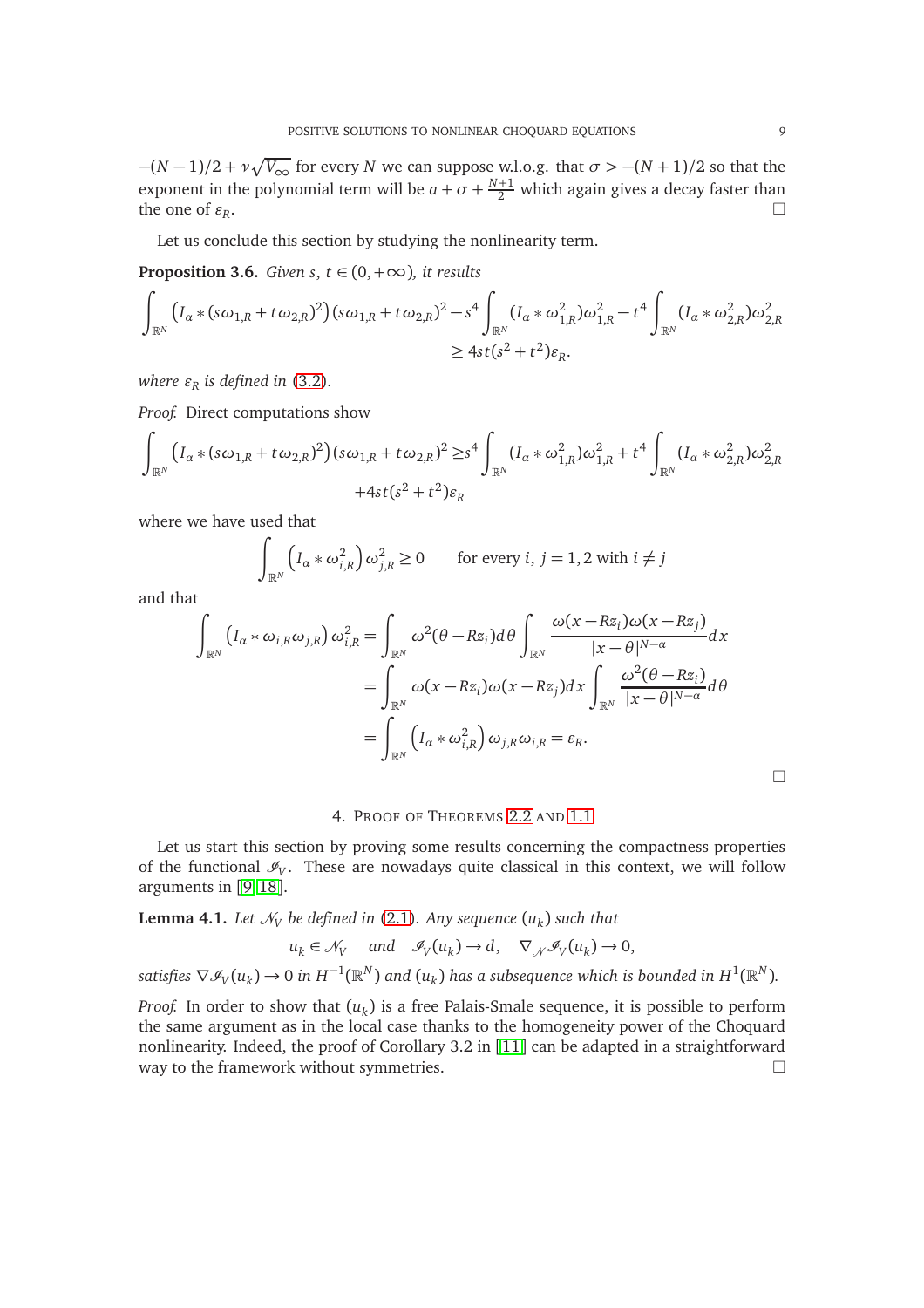<span id="page-9-0"></span>**Lemma 4.2** (Splitting Lemma). Let  $(u_k)$  be a bounded  $(PS)_d$  sequence for  $\mathscr{I}_V$ . Up to a sub*sequence, there exists a solution*  $u_0$  *of problem*  $(P_V)$  $(P_V)$  $(P_V)$ *, a number m* ∈ N ∪ {0}*, m non trivial*  $s$ olutions  $\omega^1, \omega^2, \ldots, \omega^m$  to the limit problem  $(P_\infty)$  $(P_\infty)$  $(P_\infty)$ , and m sequences of points  $(\mathcal{Y}^j_k)$  $\binom{J}{k} \in \mathbb{R}^N$ ,  $1 \leq j \leq m$ , satisfying

(i) 
$$
|y_k^j| \to \infty
$$
 and  $|y_k^j - y_k^i| \to \infty$  if  $i \neq j$   
\n(ii)  $u_k - \sum_{i=1}^m \omega^i(\cdot - y_k^i) \to u_0$  in  $H^{-1}(\mathbb{R}^N)$   
\n(iii)  $d = \mathcal{I}_V(u_0) + \sum_{i=1}^m \mathcal{I}_\infty(\omega^i)$ .

*Proof.* Since  $(u_k)$  is bounded, there exists  $u_0$  such that up to a subsequence  $u_k \to u_0$ . Then  $\mathscr{I}'_V(u_0) = 0$  in  $H^{-1}(\mathbb{R}^N)$ . Let  $u_k^1 = u_k - u_0$ . By standard arguments and exploiting [\(1.2\)](#page-0-2), one has

$$
\int_{\mathbb{R}^N} |\nabla u_k^1|^2 + V_{\infty} \int_{\mathbb{R}^N} |u_k^1|^2 = ||u_k||_V^2 - ||u_0||_V^2 + o_k(1).
$$

Moreover, by a Brezis-Lieb type lemma (see Lemma 2.4 in [[22](#page-15-3)]), one has

$$
\mathcal{I}_{\infty}(u_k^1) - \mathcal{I}_V(u_k) + \mathcal{I}_V(u_0) = \int_{\mathbb{R}^N} (I_{\alpha} * u_k^2) u_k^2 - \int_{\mathbb{R}^N} (I_{\alpha} * (u_k - u_0)^2) (u_k - u_0)^2
$$

$$
- \int_{\mathbb{R}^N} (I_{\alpha} * u_0^2) u_0^2 + o_k(1)
$$

$$
= o_k(1),
$$

 $\omega_k$  where  $o_k(1)$  → 0 as  $k \to +\infty$ . Moreover, as  $(u_k)$  is a Palais-Smale of  $\mathscr{I}_V$  at level *d*, one has  $\mathscr{I}_{\infty}(u_k^1)$  $\frac{1}{k}$   $\rightarrow$  *d*  $-\mathscr{I}_V(u_0)$ .

Now, exploiting [[1,](#page-14-5) Lemma 3.4], and recalling that  $\mathscr{I}_{V}(u_0) = 0$  in  $H^{-1}(\mathbb{R}^N)$ , it results, for any  $\varphi \in H^1$ 

$$
o_k(1) \|\varphi\| \geq \left| \langle \mathcal{I}_V'(u_k), \varphi \rangle \right| \geq \left| \langle \mathcal{I}_V'(u_0), \varphi \rangle + \langle \mathcal{I}_\infty'(u_k^1), \varphi \rangle \right|
$$
  
- 
$$
\left| \int_{\mathbb{R}^N} \left( (I_\alpha * |u_k^1 - u_0|^2) |u_k^1 - u_0| - (I_\alpha * |u_k^1|^2) |u_k^1| - (I_\alpha * |u_0|^2) |u_0| \right) \varphi \right|
$$
  
= 
$$
\left| \langle \mathcal{I}_\infty'(u_k^1), \varphi \rangle \right| - \left| \int_{\mathbb{R}^N} \left( (I_\alpha * |u_k^1 - u_0|^2) |u_k^1 - u_0| - (I_\alpha * |u_k^1|^2) |u_k^1| - (I_\alpha * |u_0|^2) |u_0| \right) \varphi \right|
$$
  

$$
\geq \left| \langle \mathcal{I}_\infty'(u_k^1), \varphi \rangle \right| - o_k(1) \|\varphi\|,
$$

Hence

$$
\mathscr{I}'_{\infty}(u_k^1) \to 0 \text{ in } H^{-1}(\mathbb{R}^N).
$$

If  $u_k^1 \to 0$  strongly, then we are done, choosing  $m = 0$ . Otherwise, by applying Lions lemma [[15](#page-15-2)], there exists  $\delta > 0$  and a sequence  $y_k^1$  $k$ <sup>l</sup> such that

$$
\int_{B_1(y_k^1)} (u_k^1)^2 > \delta.
$$

We define *v* 1  $u_k^1(x) = u_k^1$  $\frac{1}{k}(x + y_k^1)$  $\frac{1}{k}$ ). By boundedness of  $(u_k^1)$  $\omega^1$ , there exists  $\omega^1$  such that  $v^1_k \to \omega^1$ and  $v_k^1 \rightarrow \omega^1$  a.e. Therefore,  $\omega^1 \neq 0$ , and  $\left| y_k^1 \right|$  $\left| \mu \right| \rightarrow \infty$ . We now show that  $\omega^1$  is a solution to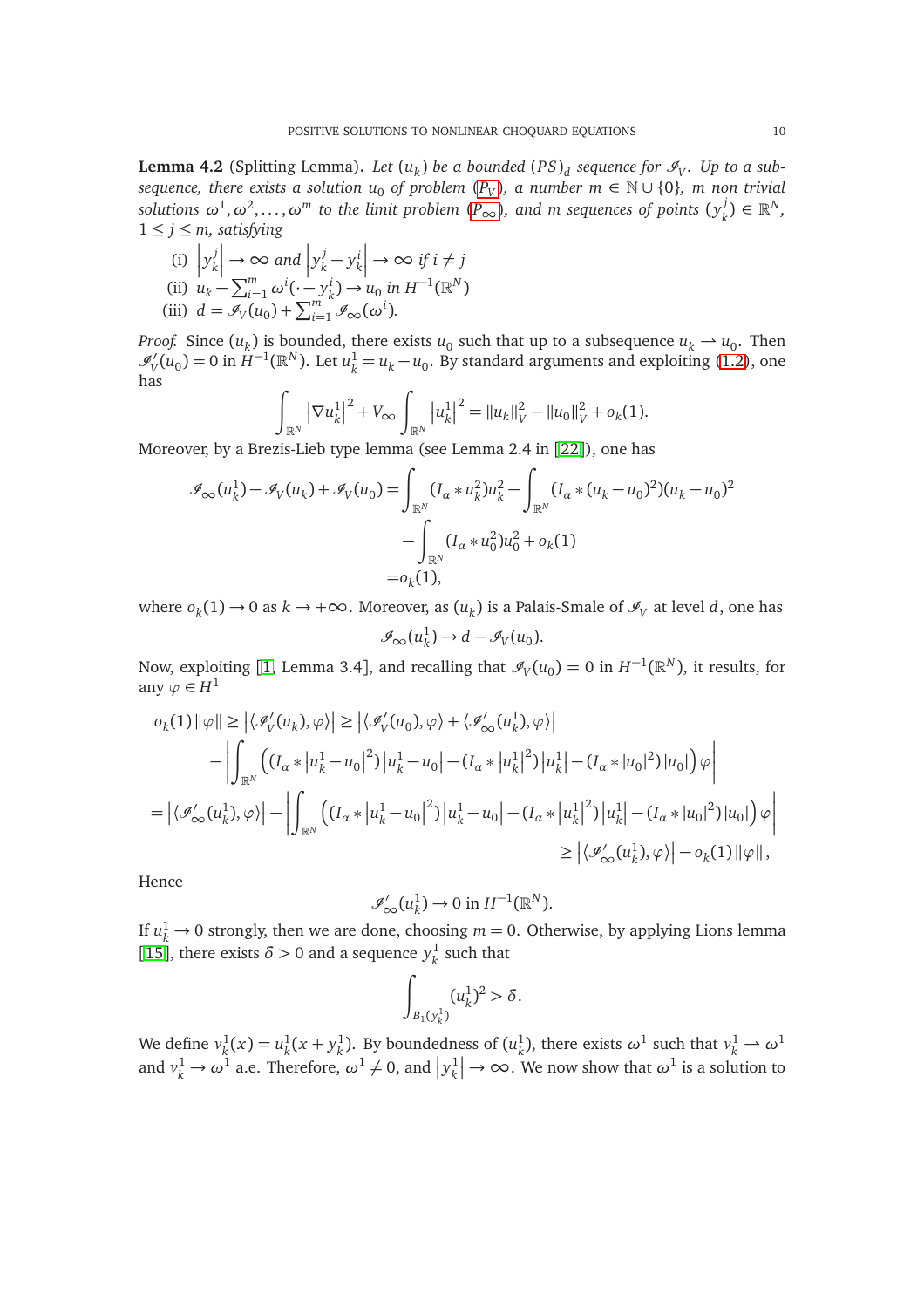$$
(P_{\infty})
$$
. Indeed, let  $\varphi \in C_c^{\infty}(\mathbb{R}^N)$  and set  $\varphi_k^1(x) = \varphi(x - y_k^1)$ . One has  

$$
\mathscr{I}'_{\infty}(\omega^1)\varphi + o_k(1) = \mathscr{I}'_{\infty}(v_k^1)\varphi = \mathscr{I}'_{\infty}(u_k^1)\varphi_k^1 = o_k(1),
$$

thus  $\mathscr{I}'_{\infty}(\omega^1) = 0$  and  $\omega^1$  is a solution to  $(P_{\infty})$  $(P_{\infty})$  $(P_{\infty})$ . Moreover, by [[22,](#page-15-3) Lemma 2.4] and [[1,](#page-14-5) Lemma 3.4],

$$
\mathscr{I}_{\infty}(\nu_k^1) = \mathscr{I}_{\infty}(\nu_k^1 - \omega^1) + \mathscr{I}_{\infty}(\omega^1) + o(1),
$$

so that

$$
o(1) = \mathscr{I}_{\infty}'(\nu_k^1) = \mathscr{I}_{\infty}'(\nu_k^1 - \omega^1) + o(1).
$$

Now, we iterate the argument and define  $u_{\nu}^2$  $u_k^2(x) = u_k^1$  $\frac{1}{k}(x) - \omega^1(x - y_k^1)$  $\frac{1}{k}$ ). Then, we have

$$
\mathcal{I}_{\infty}(u_k^2) = \mathcal{I}_{\infty}(u_k^1) - \mathcal{I}_{\infty}(\omega^1) + o(1) = \mathcal{I}_V(u_k) - \mathcal{I}_V(u_0) - \mathcal{I}_{\infty}(\omega^1) + o(1)
$$
  
=  $d - \mathcal{I}_V(u_0) - \mathcal{I}_{\infty}(\omega^1) + o(1)$ 

and

$$
\mathcal{I}'_{\infty}(u_k^2) = \mathcal{I}'_{\infty}(u_k^1) + o_k(1) = o_k(1).
$$

If  $u_k^2 \to 0$  strongly, then we are done, choosing  $m = 1$ . If not, we repeat the argument. After a finite number of steps (as  $d$  is finite), we will arrive to a sequence  $u_k^{m+1}$  $\binom{m+1}{k}$  which converges strongly to 0, and the proof is completed.

<span id="page-10-1"></span>**Corollary 4.3.** *Suppose that [P](#page-0-1)roblem*  $(P_{\infty})$  *has a unique positive solution. If*  $c_V$  *is not attained, then c*<sub>V</sub>  $\ge$  *c*<sub>∞</sub>. Moreover,  $\mathcal{I}_V$  satisfies the Palais-Smale condition at every level  $d \in (c_{\infty}, 2c_{\infty})$ .

*Proof.* First of all let us observe that if  $d = c_V < c_\infty$  then, conclusion (iii) of Lemma [4.2](#page-9-0) and [\(2.3\)](#page-3-4) imply

$$
d = \mathcal{I}_V(u_0) + \sum_{i=1}^m \mathcal{I}_\infty(\omega^i) > \mathcal{I}_V(u_0) + md \ge md
$$

which immediately gives  $m = 0$ , namely  $(u_k)$  strongly converges to  $u_0$  so that  $c_V$  is attained. On the other hand, if  $d \in (c_{\infty}, 2c_{\infty})$ , one again exploits conclusion (iii) of Lemma [4.2,](#page-9-0) recalling that  $u_0$  is a solution (so that  $\mathcal{I}_V(u_0) = 0$  if  $u_0 = 0$ , otherwise  $\mathcal{I}_V(u_0) \ge c_V$ ), and takes into account [\(2.1\)](#page-3-6) to obtain

$$
2c_{\infty} > d = \mathcal{I}_V(u_0) + \sum_{i=1}^m \mathcal{I}_{\infty}(\omega^i) \ge mc_{\infty}
$$

because for every  $\omega^i$ ,  $\mathscr{I}_{\infty}(\omega^i) \ge c_{\infty}$ . Then  $m \le 1$  and it is only left to rule out the case  $m = 1$ . In this case, if  $u_0 \not\equiv 0$ 

<span id="page-10-0"></span>
$$
2c_{\infty} > d = \mathcal{I}_V(u_0) + \mathcal{I}_{\infty}(\omega^1) \ge c_V + \mathcal{I}_{\infty}(\omega^1) \ge c_{\infty} + \mathcal{I}_{\infty}(\omega^1) \ge 2c_{\infty}
$$
(4.1)

which is an evident contradiction, so that  $u_0 \equiv 0$ . Reading again [\(4.1\)](#page-10-0), we get  $\mathscr{I}_{\infty}(\omega^1) \in$  $(c_{\infty}, 2c_{\infty})$ . On the other hand  $(\omega^1)^{\pm}$  both belong to  $\mathcal{N}_{\infty}$ , so that

$$
2c_{\infty} > \mathscr{I}_{\infty}(\omega^1) = \mathscr{I}_{\infty}(\omega^1)^+ + \mathscr{I}_{\infty}(\omega^1)^- \geq 2c_{\infty},
$$

as a consequence  $\omega^1$  does not change sign and it is, up to a translation, the unique positive solution of [P](#page-0-1)roblem  $(P_{\infty})$  and  $\mathcal{I}_{\infty}(\omega^1) = c_{\infty}$ . Finally, writing again (iii) of Lemma [4.2](#page-9-0) with  $u_0 \equiv 0$  and  $m = 1$  gives

$$
d = \mathscr{I}_{\infty}(\omega^1) = c_{\infty}
$$

which is again a contradiction, yielding  $m = 0$ .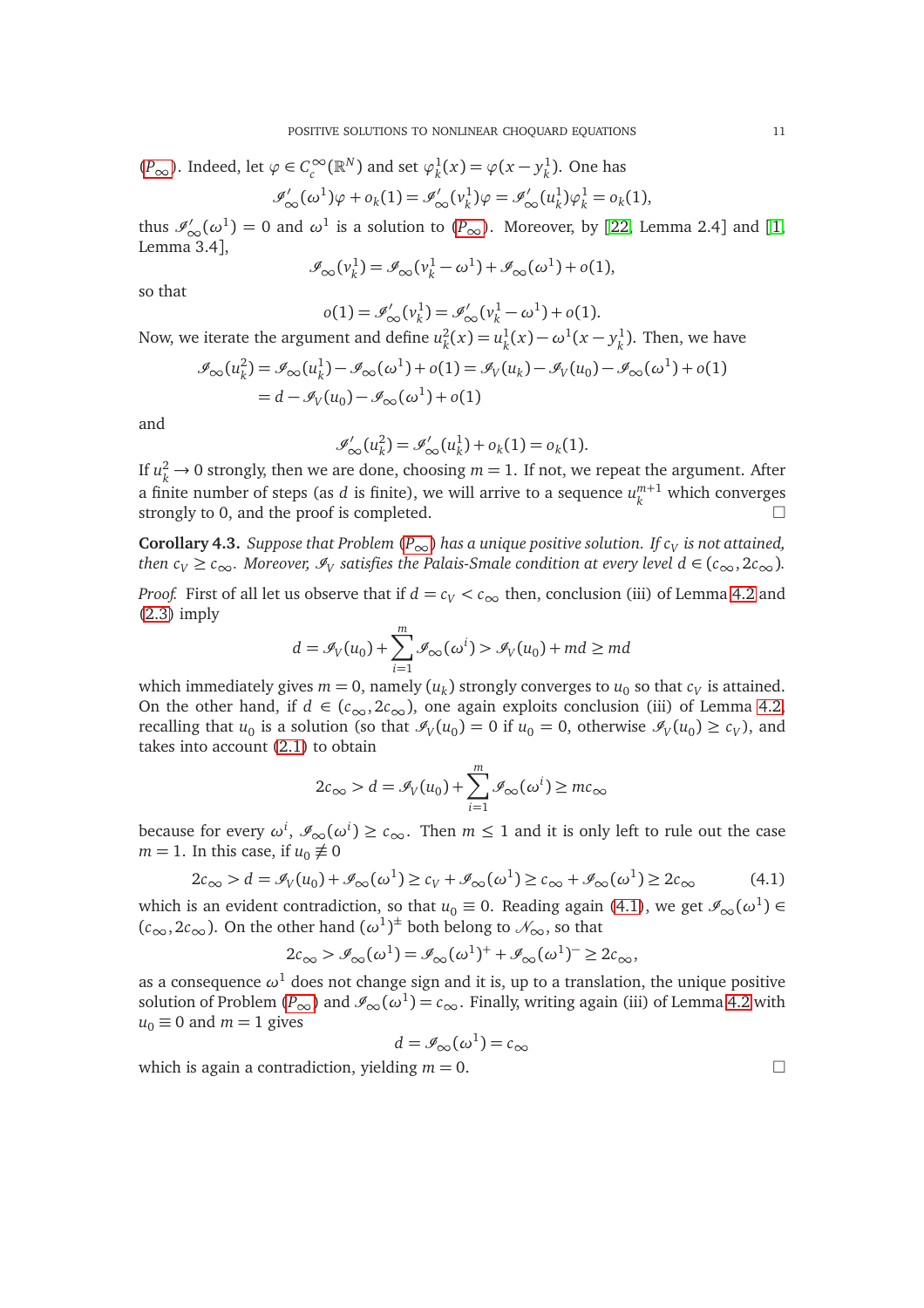Recall [\(3.2\)](#page-5-4) and define for every  $\lambda \in [0, 1]$ 

$$
\chi_{\lambda,R} = \lambda \omega_{1,R} + (1 - \lambda) \omega_{2,R}, \qquad \text{where } \omega_{i,R} \text{ is defined in (3.1).}
$$
 (4.2)

<span id="page-11-2"></span>**Lemma 4.4.** *For every*  $u \in H^1(\mathbb{R}^N) \setminus \{0\}$  *the number* 

<span id="page-11-0"></span>
$$
\overline{T} := \left[ \frac{\|u\|_{V}^{2}}{\int_{\mathbb{R}^{N}} (I_{\alpha} * u^{2}) u^{2}} \right]^{1/2}
$$
(4.3)

is the unique positive one such that  $\overline{Tu} \in \mathscr{N}_V$  and the map  $T : H^1(\mathbb{R}^N) \backslash \{0\} \mapsto \mathbb{R}^+$  is continuous. *In addition, having defined*  $T_{\lambda,R} := \overline{T}(\chi_{\lambda,R})$ , *there exists*  $R_0 > 0$  *and*  $T_0 > 0$  *such that* 

<span id="page-11-1"></span>
$$
T_{\lambda,R} \le T_0, \qquad \text{for every } R \ge R_0, \text{ and } \lambda \in [0,1]. \tag{4.4}
$$

*Proof.* The fact that  $T$  given in [\(4.3\)](#page-11-0) is the unique positive number such that  $Tu \in \mathcal{N}_V$  comes from the characterization

$$
\mathcal{I}_V(\overline{T}u) = \max_{t>0} \mathcal{I}_V(tu),
$$

and the continuity is a direct consequence of [\(4.3\)](#page-11-0). In order to prove [\(4.4\)](#page-11-1) let us note that Lemma [3.4](#page-7-0) and Theorem [2.1](#page-3-0) imply

$$
\begin{split} ||\chi_{\lambda,R}||_{V}^{2} &= (\lambda^{2} + (1 - \lambda)^{2}) ||\nabla \omega||_{2}^{2} + 2\lambda (1 - \lambda) \int_{\mathbb{R}^{N}} \nabla \omega_{1,R} \nabla \omega_{2,R} \\ &+ \lambda^{2} \int_{\mathbb{R}^{N}} V(x + Rz_{1}) \omega^{2} + (1 - \lambda)^{2} \int_{\mathbb{R}^{N}} V(x + Rz_{2}) \omega^{2} + 2\lambda (1 - \lambda) \int_{\mathbb{R}^{N}} V(x) \omega_{1,R} \omega_{2,R} \\ &= \left[ \lambda^{2} + (1 - \lambda)^{2} \right] \left[ ||\nabla \omega||_{2}^{2} + \int_{\mathbb{R}^{N}} V_{\infty} \omega^{2} \right] + o_{R}(1), \end{split}
$$

where  $o_R(1)$  is a quantity tending to zero as  $R \to +\infty$ . In addition, one has

$$
\int_{\mathbb{R}^N} (I_\alpha * \chi_{\lambda,R}^2) \chi_{\lambda,R}^2 \geq \left[ \lambda^4 + (1 - \lambda)^4 \right] \int_{\mathbb{R}^N} (I_\alpha * \omega^2) \omega^2
$$

so that

$$
T_{\lambda,R}^2 = \frac{\lambda^2 + (1 - \lambda)^2}{\lambda^4 + (1 - \lambda)^4} \frac{\|\nabla \omega\|_2^2 + \int_{\mathbb{R}^N} V_{\infty} \omega^2 + o_R(1)}{\int_{\mathbb{R}^N} (I_{\alpha} * \omega^2) \omega^2} \le 4 + o_R(1).
$$

 $\Box$ 

<span id="page-11-5"></span>**Proposition 4.5.** *Assume* [\(1.2\)](#page-0-2)*,* [\(2.8\)](#page-4-4)*,* [\(2.9\)](#page-4-1)*. Then, there exists*  $R_1 > 0$  *and for each*  $R > R_1$ *there exists*  $\eta_R > 0$  *such that* 

<span id="page-11-3"></span>
$$
\mathcal{I}_V(T_{\lambda,R}\chi_{\lambda,R}) \le 2c_{\infty} - \eta_R \tag{4.5}
$$

*for all*  $\lambda \in [0,1]$  *and all*  $z \in \partial B_2(z_1)$ . Moreover, for any  $\delta > 0$  there exists  $R_2 > 0$  such that

<span id="page-11-4"></span>
$$
\mathcal{I}_V(T_{0,R}\chi_{0,R}) = \mathcal{I}_V(T_{0,R}\omega_{2,R}) < c_\infty + \delta \tag{4.6}
$$

*for every*  $z \in \partial B_2(z_0)$  and  $R > R_2$ . In particular,  $c_V \leq c_{\infty}$ .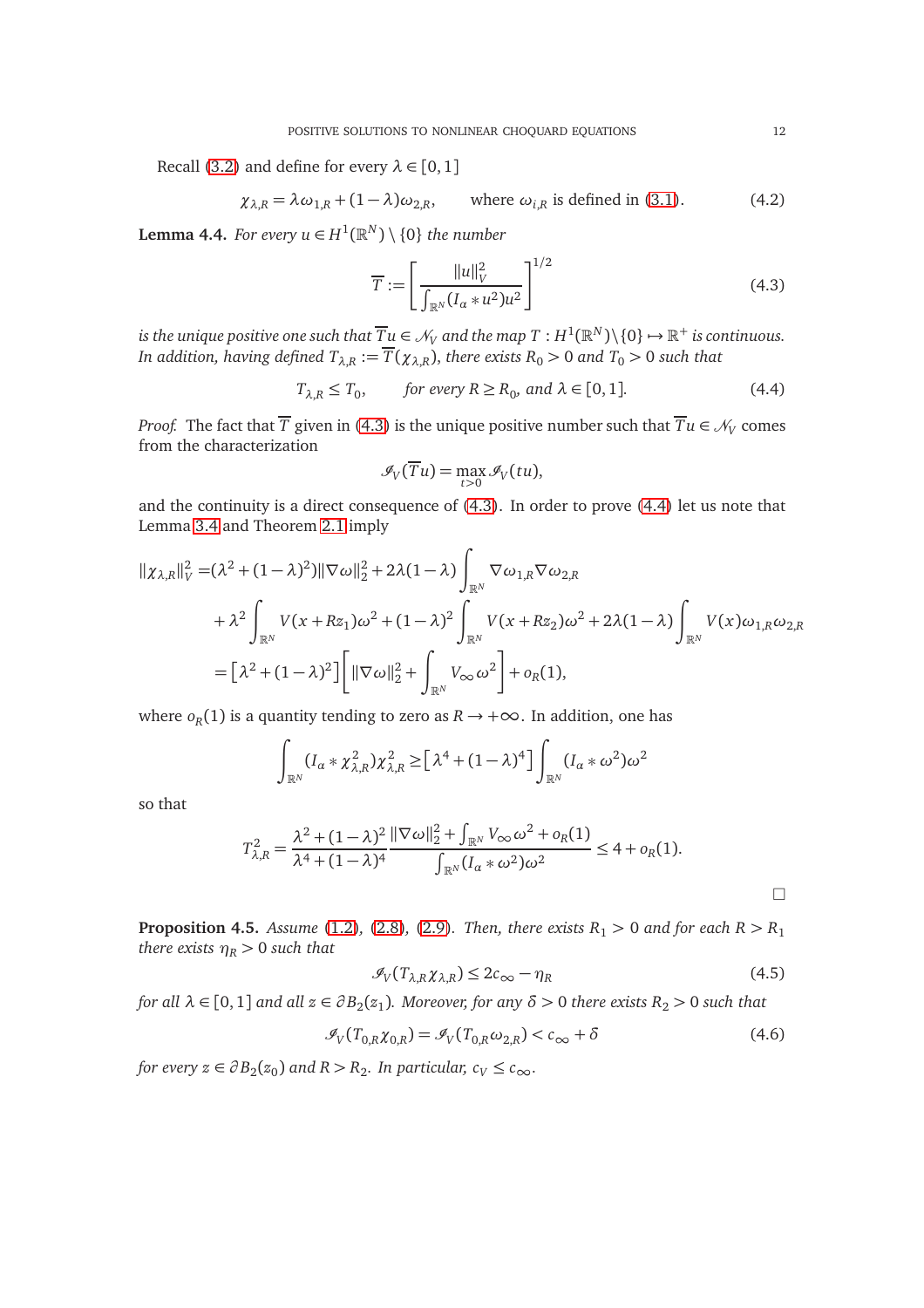*Proof.* Let us first note that [\(4.3\)](#page-11-0) yields

<span id="page-12-0"></span>
$$
\mathcal{I}_V(T_{\lambda,R}\chi_{\lambda,R}) = \frac{1}{4}T_{\lambda,R}^2 ||\chi_{\lambda,R}||_V^2.
$$
 (4.7)

Repeating the argument in the proof of Lemma [4.4,](#page-11-2) taking into account Lemma [3.4,](#page-7-0) [\(3.2\)](#page-5-4) and the fact that  $\omega$  is a solution of ( $P_{\infty}$  $P_{\infty}$ ) we get

<span id="page-12-1"></span>
$$
\|\chi_{\lambda,R}\|_{V}^{2} = (s^{2} + t^{2})\|\omega\|^{2} + 2st\varepsilon_{R} + o(\varepsilon_{R}), \quad \text{where } s = \lambda, t = (1 - \lambda), \tag{4.8}
$$

On the other hand, Proposition [3.6](#page-8-1) and Lemma [3.4](#page-7-0) yield

$$
\int_{\mathbb{R}^N} (I_{\alpha} * \chi^2_{\lambda,R}) \chi^2_{\lambda,R} \ge (s^4 + t^4) \int_{\mathbb{R}^N} (I_{\alpha} * \omega^2) \omega^2 + 4st(s^2 + t^2) \varepsilon_R
$$
  
=  $(s^4 + t^4) ||\omega||^2 + 4st(s^2 + t^2) \varepsilon_R$ .

Using these information in [\(4.3\)](#page-11-0) and taking into account the expansion  $(a + bt)^{-1} = \frac{1}{a}$ *b*  $\frac{b}{a^2}t + o(t)$  one gets

$$
T^2 \leq \left\{ (s^2 + t^2) ||\omega||^2 + 2st \varepsilon_R + o(\varepsilon_R) \right\} \left\{ \frac{1}{(s^4 + t^4) ||\omega||^2} - \frac{4st(s^2 + t^2)}{(s^4 + t^4)^2 ||\omega||_V^4} \varepsilon_R + o(\varepsilon_R) \right\}
$$
  
=  $\frac{s^2 + t^2}{(s^4 + t^4)} + \frac{2st}{(s^4 + t^4) ||\omega||^2} \varepsilon_R \left\{ 1 - 2 \frac{(s^2 + t^2)^2}{s^4 + t^4} \right\} + o(\varepsilon_R).$ 

When using this inequality in [\(4.7\)](#page-12-0) one obtains, thanks to [\(4.8\)](#page-12-1),

$$
\mathcal{I}_{V}(T_{\lambda,R}\chi_{\lambda,R}) \leq \frac{1}{4} ||\omega||_{V}^{2} \frac{(s^{2} + t^{2})^{2}}{s^{4} + t^{4}} + \frac{st(s^{2} + t^{2})}{(s^{4} + t^{4})} \varepsilon_{R} \left\{ 1 - \frac{(s^{2} + t^{2})^{2}}{(s^{4} + t^{4})} \right\}
$$
\n
$$
= c_{\infty} \frac{(s^{2} + t^{2})^{2}}{s^{4} + t^{4}} - \frac{2s^{3}t^{3}(s^{2} + t^{2})}{(s^{4} + t^{4})^{2}} \varepsilon_{R} + o(\varepsilon_{R})
$$
\n(4.9)

<span id="page-12-2"></span>Let now  $\delta$  be a positive constant less than 1/2. If  $\lambda \in [\frac{1}{2} - \delta, \frac{1}{2} + \delta]$  one observes that

$$
\frac{2s^3t^3(s^2+t^2)}{(s^4+t^4)^2} \ge \mu_{\delta} > 0, \quad \frac{(s^2+t^2)^2}{s^4+t^4} \le 2,
$$

so that [\(4.9\)](#page-12-2) becomes

$$
\mathcal{I}_V(T_{\lambda,R}\chi_{\lambda,R}) \leq 2c_{\infty} - \mu_{\delta}\varepsilon_R + o(\varepsilon_R) \leq 2c_{\infty} - \eta_R.
$$

In the case  $|\lambda - \frac{1}{2}\rangle$  $\frac{1}{2}$   $> \delta$ , there exists  $\sigma_{\delta}$  such that that

$$
\frac{(s^2 + t^2)^2}{s^4 + t^4} \le 2 - \sigma_{\delta} < 2
$$

so that [\(4.9\)](#page-12-2) becomes

$$
\mathcal{I}_V(T_{\lambda,R}\chi_{\lambda,R}) \le (2-\sigma_\delta)c_\infty - \frac{2s^3t^3(s^2+t^2)}{(s^4+t^4)^2}\varepsilon_R + o(\varepsilon_R) < 2c_\infty.
$$

Then, also in this case we get [\(4.5\)](#page-11-3). In order to show [\(4.6\)](#page-11-4) we repeat the same argument with  $\lambda = 0$  arriving at [\(4.9\)](#page-12-2) which now reads as follows (recalling that  $s = 0$ ,  $t = 1$ )

$$
\mathscr{I}_{V}(T(\omega_{2,R})\omega_{2,R})\leq c_{\infty}+o(\varepsilon_{R}).
$$

which immediately yields  $(4.6)$ .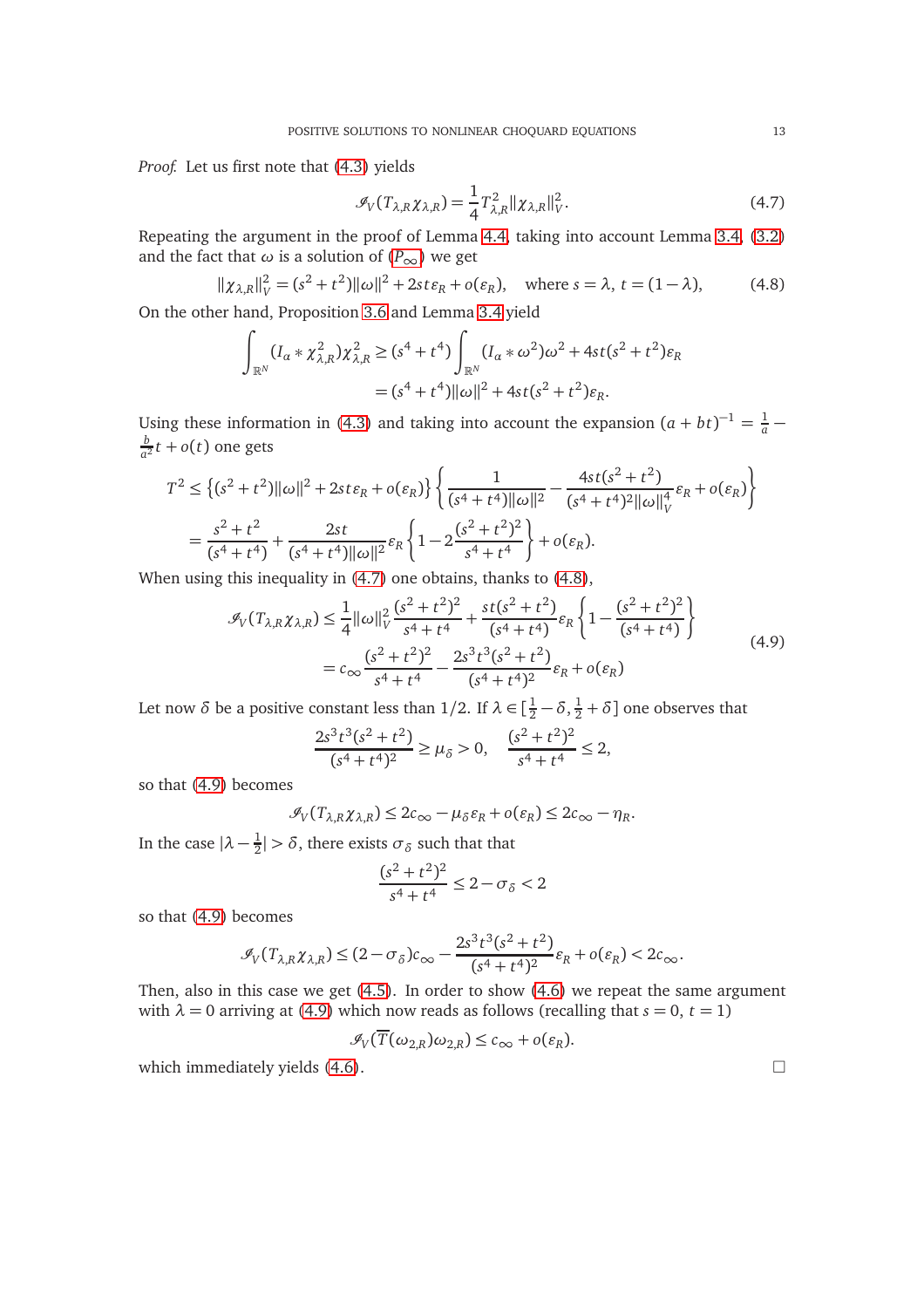From now on we will make use of a barycenter map, whose definition and properties we briefly recall for the sake of completeness. For more details see [[7](#page-14-6)], [[5](#page-14-7)], [[4](#page-14-8)], [[18](#page-15-16)]. For every *u* ∈ *H*<sup>1</sup>( $\mathbb{R}^N$ ) \ {0}, the following maps are well defined

$$
\mu(u)(x) := \frac{1}{|B_1(x)|} \int_{B_1(x)} |u(y)| dy, \quad \mu(u) \in L^{\infty} \cap C^0(0, +\infty),
$$

$$
\hat{u}(x) := \left[ \mu(u)(x) - \frac{\|\mu(u)\|_{\infty}}{2} \right]^+, \quad \hat{u} \in C_0(\mathbb{R}^N).
$$

Then, the barycenter of a function  $u \in H^1(\mathbb{R}^N) \setminus \{0\}$  defined by

<span id="page-13-0"></span>
$$
\beta(u) = \frac{1}{\|\hat{u}\|_1} \int_{\mathbb{R}^N} x \hat{u}(x) dx
$$

is a continuous function enjoying the following properties

$$
\beta(u(\cdot - y)) = \beta(u) + y \quad \forall \ y \in \mathbb{R}^N,
$$
\n(4.10)

$$
\beta(Tu) = \beta(u) \quad \forall \, T > 0. \tag{4.11}
$$

Note that  $\beta(u) = 0$  if *u* is radial.

<span id="page-13-1"></span>**Lemma 4.6.** *If*  $c_V$  *is not attained then*  $c_V = c_{\infty}$  *and there exists*  $\delta > 0$  *such that* 

$$
\beta(u) \neq z_1 \quad \forall u \in \mathcal{N}_V \cap \mathcal{I}_V^{c_{\infty} + \delta}
$$

*where*  $\mathscr{I}_{V}^{c} = \{u : \mathscr{I}_{V}(u) \leq c\}.$ 

*Proof.* By Corollary [4.3](#page-10-1) and Proposition [4.5](#page-11-5) if  $c_V$  is not attained, then  $c_V = c_\infty$ . Let us assume by contradiction that for each  $k \in \mathbb{N}$  there exists  $u_k \in \mathcal{N}_V$  such that

$$
\mathcal{I}_V(u_k) < c_V + \frac{1}{k}, \quad \text{and} \quad \beta(u_k) = z_1.
$$

By Ekeland's variational principle (see [[26](#page-15-18)]) there exists a constrained Palais-Smale sequence, called  $(v_k)$ , at level  $c_V$  for  $\mathcal{I}_V$  on  $\mathcal{N}_V$  and such that  $||v_k-u_k||_V \to 0$ , so that  $\beta(v_k) \to z_1$ . By Lemma [4.1](#page-8-2)  $(v_k)$  is (up to a subsequence) a bounded Palais Smale sequence for  $\mathscr{I}_V$  at level  $c_V$  in  $H^1(\mathbb{R}^N).$  Since  $c_V$  is not attained, we conclude by Lemma [4.2](#page-9-0) that there exists a sequence  $(z_k)$  such that  $|z_k| \to \infty$  such that  $||v_k - \omega(\cdot - z_k)|| \to 0$ . We set  $w_k(x) = v_k(x + z_k)$ and from [\(4.10\)](#page-13-0), it follows that

$$
z_1 - z_k = \beta(v_k) - z_k + o_k(1) = \beta(w_k) + o_k(1) \to \beta(\omega) = 0,
$$

which is a contradiction.  $\Box$ 

We are finally in the position to prove our main results.

*Proof of Theorem [2.2.](#page-4-0)* If  $c_V$  is attained at some  $u \in \mathcal{N}_V$ , taking into account that  $\mathcal{N}_V$  is a natural constraint for  $\mathscr{I}_V$  it turns out that  $u$  is a nontrivial solution of  $(P_V)$  $(P_V)$  $(P_V)$ . Let us assume that *c<sub>V</sub>* is not attained. Then by Lemma [4.6](#page-13-1) *c<sub>V</sub>* = *c*<sub>∞</sub>. Then, we are going to show that  $\mathcal{I}_V$ has a critical value in  $(c_{\infty}, 2c_{\infty})$ . By Lemma [4.6](#page-13-1) we may find a  $\delta > 0$  sufficiently small such that

$$
\beta(u) \neq z_1 \quad \forall u \in \mathcal{N}_V \cap \mathcal{I}_V^{c_{\infty} + \delta},
$$

where  $\mathscr{I}_{V}^{b} := \{u \in H^{1}(\mathbb{R}^{N}) : \mathscr{I}_{V}(u) \leq b\}.$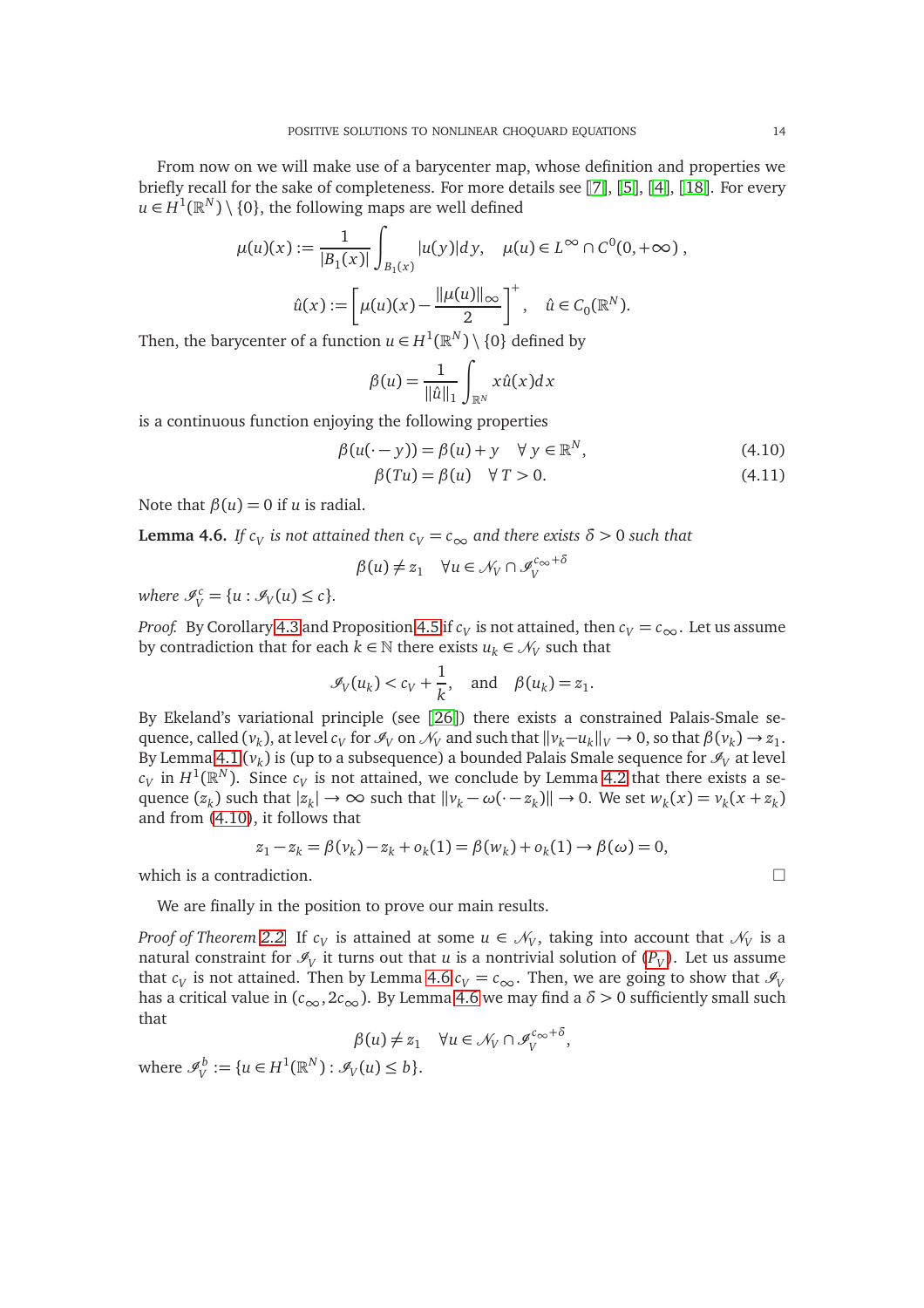Moreover, thanks to Proposition [4.5](#page-11-5) we can choose  $\eta > 0$  sufficiently small and  $R > 0$ such that

$$
\mathcal{I}_V(T_{\lambda,R}\chi_{\lambda,R}) \le \begin{cases} 2c_{\infty} - \eta & \text{for all } \lambda \in [0,1] \text{ and all } z_2 \in \partial B_2(z_1) \\ c_{\infty} + \delta & \text{for } \lambda = 0 \text{ and all } z_2 \in \partial B_2(z_1). \end{cases}
$$

Let us define  $\psi : \overline{B_2(z_1)} \to \mathcal{N}_V \cap \mathcal{I}_V^{2c_{\infty} - \eta}$  by

$$
\psi(\lambda z_1 + (1 - \lambda)z_2) = T_{\lambda,R}\chi_{\lambda,R}, \text{ with } \lambda \in [0,1], z_2 \in \partial B_2(z_1).
$$

Let us assume by contradiction that  $\mathcal{I}_V$  does not have a critical value in  $(c_{\infty}, 2c_{\infty})$ . Thus, one can define a continuous deformation (see Lemma 5.15 in [[26](#page-15-18)])

$$
\rho: \mathcal{N}_V \cap \mathcal{I}_V^{2c_{\infty} - \eta} \mapsto \mathcal{N}_V \cap \mathcal{I}_V^{c_{\infty} + \delta}
$$

such that  $\rho(u) = u$  for all  $u \in \mathcal{N}_V \cap \mathcal{I}_V^{c_{\infty} + \delta}$ . Then the function  $h : \overline{B_2(z_1)} \to \partial B_2(z_1)$  given by

$$
h(x) = 2\left(\frac{(\beta \circ \rho \circ \psi)(x) - z_1}{|(\beta \circ \rho \circ \psi)(x) - z_1|}\right) + z_1
$$

is well defined and continuous. Moreover, if  $z_2 \in \partial B_2(z_1)$ , then

$$
\psi(z_2) = T_{0,R} \chi_{0,R} = T_{0,R} \omega_{2,R} \in \mathcal{N}_V \cap \mathcal{I}_V^{c_{\infty} + \delta},
$$

and  $(\beta \circ \rho \circ \psi)(z_2) = \beta(T_{0,R}\omega_{2,R}) = z_2$ . Therefore,  $h(z_2) = z_2$  for every  $z_2 \in \partial B_2(z_1)$ . Since such a map does not exists,  $\mathscr{I}_V$  must have a critical point *u*. Noting that  $u^{\pm}$  both belong to  $\mathcal{N}_V$  so that  $\mathcal{I}_V(u^{\pm}) \geq \mathcal{I}_V(u)$  and at the same time

$$
\mathcal{I}_V(u^+) + \mathcal{I}_V(u^-) = \mathcal{I}_V(u) = c_V \in (c_{\infty}, 2c_{\infty})
$$

allows us to conclude that *u* can be chosen nonnegative and by the Maximum Principle *u* is  $\Box$ 

*Proof of Theorem [1.1.](#page-1-0)* Theorem [1.1](#page-1-0) immediately follows once one notices that hypothesis [\(2.9\)](#page-4-1) reduces to [\(1.5\)](#page-1-1) when  $\alpha = 2$  and  $N = 3, 4, 5$ .

#### **REFERENCES**

- <span id="page-14-5"></span>[1] N. Ackermann, *On a periodic Schrödinger equation with nonlocal superlinear part*, *Math. Z.*, **248** (2004), 413–443.
- <span id="page-14-1"></span>[2] C.O. Alves, A.B. Nóbrega, M. Yang *Multi-bump solutions for Choquard equation with deepening potential well Calc. Var. Partial Differential Equations* **55**, (2016) 55–48.
- <span id="page-14-3"></span>[3] A. Ambrosetti, E. Colorado, D. Ruiz, *Multi-bump solitons to linearly coupled systems of nonlinear Schrödinger equations*, *Calc. Var.* **30** (2007), 85–112.
- <span id="page-14-8"></span>[4] A. Ambrosetti, G. Cerami and D. Ruiz, *Solitons of linearly coupled systems of semilinear non-autonomous equations on R<sup>n</sup>* , J. Funct. Anal. **254**, no.11, (2008), 2816–2845.
- <span id="page-14-7"></span>[5] T. Bartsch, T. Weth, *Three nodal solutions of singularly elliptic equations on domains without topology*, Ann. I. H. Poincaré Anal. Non Linéaire **22**, no. 3, (2005), 259–281.
- <span id="page-14-0"></span>[6] V. Benci, G. Cerami, *Positive solutions of some nonlinear elliptic problems in exterior domains*, Arch. Rational Mech. Anal. **99**, no. 4, (1987), 283–300.
- <span id="page-14-6"></span>[7] G. Cerami, D. Passaseo, Existence and multiplicity results for semilinear elliptic Dirichlet problems in exterior domains, *Nonlinear Anal.* **24** (1995), 1533–1547.
- <span id="page-14-2"></span>[8] S. Cingolani, M. Clapp, S. Secchi, Multiple solutions to a magnetic nonlinear Choquard equation *Z. Angew. Math. Phys.* **63** (2012), 233–248.
- <span id="page-14-4"></span>[9] M. Clapp, L. Maia, A positive bound state for an asymptotically linear or superlinear Schrödinger equation, *J. Differential Equations* **260** (2016), 3173–3192.